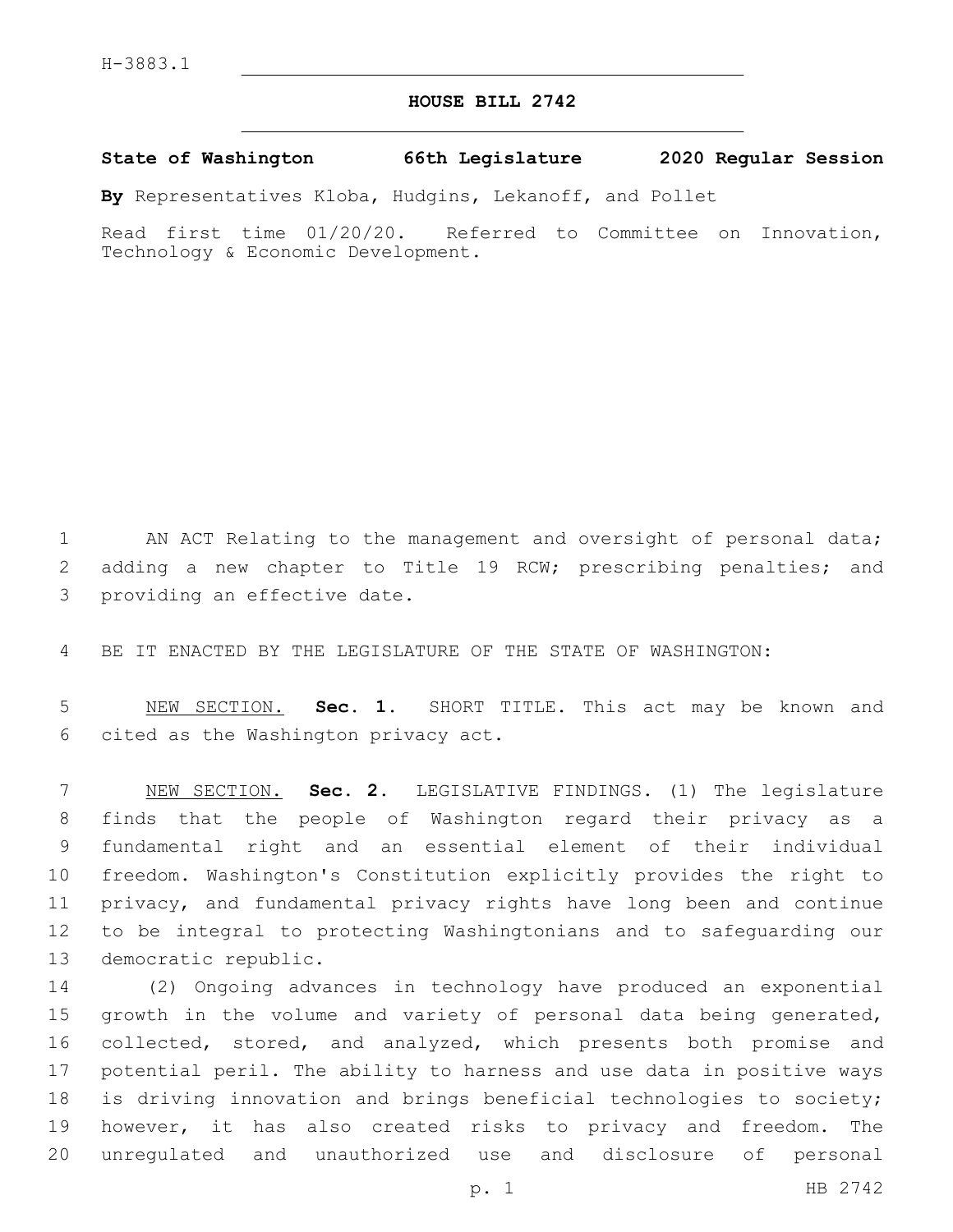information and loss of privacy can have devastating impacts, ranging from financial fraud, identity theft, and unnecessary costs, to personal time and finances, to destruction of property, harassment, reputational damage, emotional distress, and physical harm.

 (3) Given that technological innovation and new uses of data can help solve societal problems and improve quality of life, the legislature seeks to shape responsible public policies where innovation and protection of individual privacy coexist. The legislature notes that our federal authorities have not developed or adopted into law regulatory or legislative solutions that give 11 consumers control over their privacy. In contrast, the European Union's general data privacy regulation has continued to influence data privacy policies and practices of those businesses competing in global markets. In the absence of federal standards, Washington and other states across the United States are analyzing elements of the European Union's general data privacy regulation to enact state-based 17 data privacy regulatory protections.

 (4) With this act, Washington state will be among the first tier of states giving consumers the ability to protect their own rights to privacy and requiring companies to be responsible custodians of data as technological innovations emerge. This act does so by explicitly providing consumers the right to access, correction, and deletion of personal data, as well as the right to opt out of the collection and use of personal data for certain purposes. These rights will add to, 25 and not subtract from, the consumer protection rights that consumers 26 already have under Washington state law.

 (5) Additionally, this act imposes affirmative obligations upon companies to safeguard personal data and provide clear, understandable, and transparent information to consumers about how their personal data are used. It strengthens compliance and accountability by requiring data protection assessments in the 32 collection and use of personal data. Finally, it empowers the state attorney general to obtain and evaluate a company's data protection assessments, to impose penalties where violations occur, and to 35 prevent against future violations.

 NEW SECTION. **Sec. 3.** DEFINITIONS. The definitions in this section apply throughout this chapter unless the context clearly requires otherwise.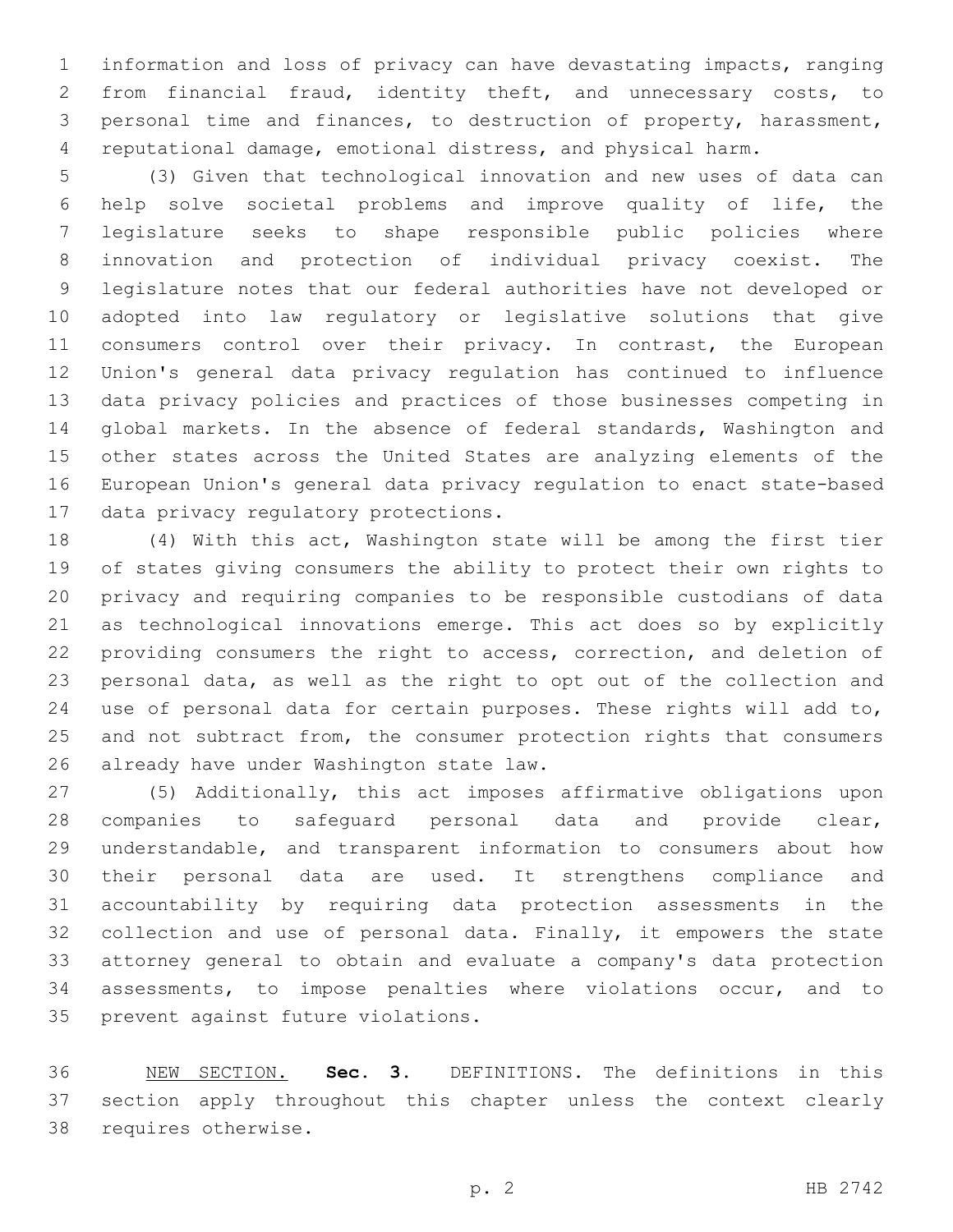(1) "Affiliate" means a legal entity that shares common branding with another legal entity and that controls, is controlled by, or is under common control with, that other legal entity. For these purposes, "control" or "controlled" means ownership of, or the power to vote, more than fifty percent of the outstanding shares of any class of voting security of a company; control in any manner over the election of a majority of the directors or of individuals exercising similar functions; or the power to exercise a controlling influence 9 over the management of a company.

 (2) "Authenticate" means to use reasonable means to determine that a request to exercise any of the rights in section 6 (1) through (5) of this act is being made by the consumer who is entitled to 13 exercise such rights.

 (3) "Business associate" has the same meaning as in Title 45 C.F.R., established pursuant to the federal health insurance 16 portability and accountability act of 1996.

(4) "Child" means any natural person under thirteen years of age.

 (5) "Consent" means a clear affirmative act signifying a freely given, specific, informed, and unambiguous indication of a consumer's agreement to the processing of personal data relating to the consumer, such as by a written statement, including by electronic 22 means, or other clear affirmative action.

 (6) "Consumer" means a natural person who is a Washington resident acting only in an individual or household context. It does not include a natural person acting in a commercial or employment 26 context.

 (7) "Controller" means the natural or legal person which, alone 28 or jointly with others, determines the purposes and means of the 29 processing of personal data.

 (8) "Covered entity" has the same meaning as in Title 45 C.F.R., established pursuant to the federal health insurance portability and 32 accountability act of 1996.

 (9) "Decisions that produce legal effects concerning a consumer or similarly significant effects concerning a consumer" means decisions that include, but are not limited to, the denial of consequential services or support, such as financial and lending services, housing, insurance, education enrollment, criminal justice, employment opportunities, health care services, and access to basic 39 necessities, such as food and water.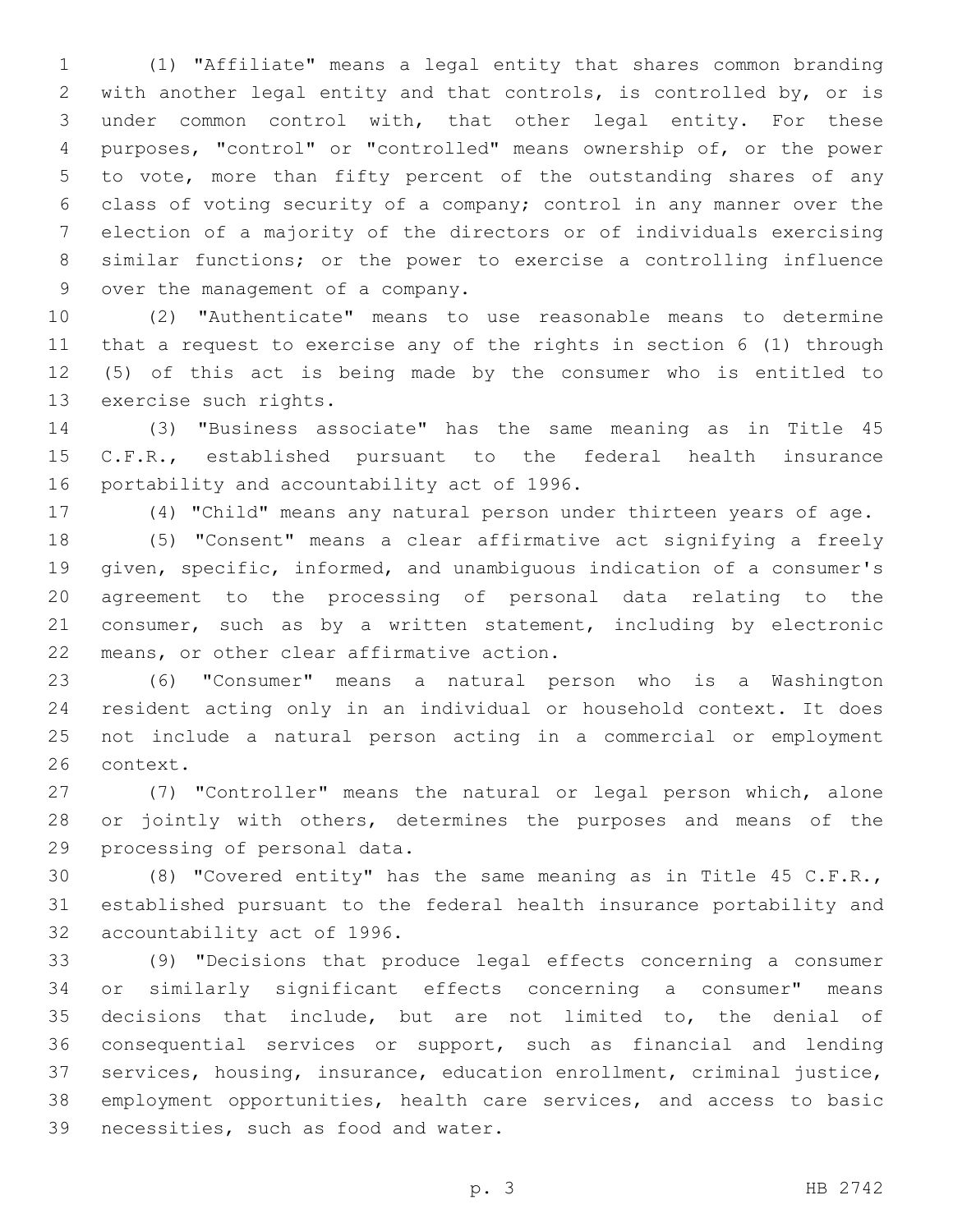(10) "Deidentified data" means data that cannot reasonably be used to infer information about, or otherwise be linked to, an identified or identifiable natural person, or a device linked to such person, provided that the business that possesses the data: (a) Takes reasonable measures to ensure that the data cannot be associated with a natural person or household; (b) publicly commits to maintain and use the data only in a deidentified fashion and not attempt to reidentify the data; and (c) contractually obligates any recipients of the information to comply with all provisions of this subsection.

 (11) "Enroll," "enrolled," or "enrolling" means the process by which a facial recognition service creates a facial template from one or more images of a consumer and adds the facial template to a gallery used by the facial recognition service for identification, verification, or persistent tracking of consumers. It also includes the act of adding an existing facial template directly into a gallery 16 used by a facial recognition service.

 (12) "Facial recognition service" means technology that analyzes facial features and is used for the identification, verification, or persistent tracking of consumers in still or video images.

 (13) "Facial template" means the machine-interpretable pattern of facial features that is extracted from one or more images of a 22 consumer by a facial recognition service.

 (14) "Health care facility" has the same meaning as in RCW 24 70.02.010.

 (15) "Health care information" has the same meaning as in RCW 70.02.010.26

 (16) "Health care provider" has the same meaning as in RCW 28 70.02.010.

 (17) "Identification" means the use of a facial recognition service by a controller to determine whether an unknown consumer matches any consumer who has been enrolled in a gallery used by the 32 facial recognition service.

 (18) "Identified or identifiable natural person" means a person who can be readily identified, directly or indirectly.

 (19) "Meaningful human review" means review or oversight by one or more individuals who are trained in accordance with section 18(9) of this act and who have the authority to alter the decision under 38 review.

 (20) "Ongoing surveillance" means tracking the physical movements of a specified individual through one or more public places over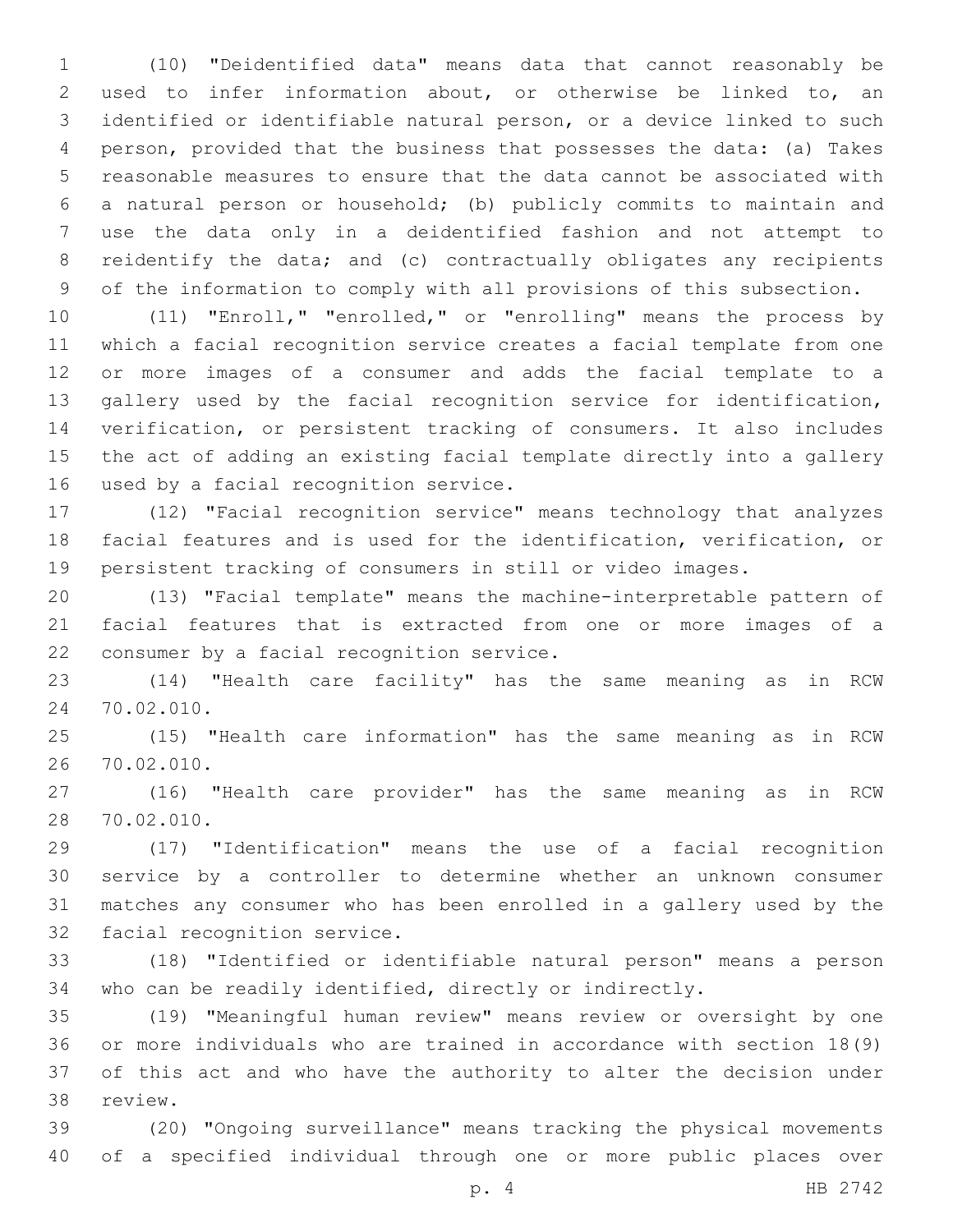time, whether in real time or through application of a facial recognition service to historical records. It does not include a single recognition or attempted recognition of an individual if no attempt is made to subsequently track that individual's movement over 5 time after the individual has been recognized.

 (21) "Persistent tracking" means the use of a facial recognition service to track the movements of a consumer on a persistent basis without recognition of that consumer. Such tracking becomes 9 persistent as soon as:

 (a) The facial template that permits the tracking uses a facial recognition service for more than forty-eight hours after the first 12 enrolling of that template; or

 (b) The data created by the facial recognition service are linked to any other data such that the consumer who has been tracked is 15 identified or identifiable.

 (22)(a) "Personal data" means any information that is linked or reasonably linkable to an identified or identifiable natural person. "Personal data" does not include deidentified data or publicly 19 available information.

 (b) For purposes of this subsection, "publicly available information" means information that is lawfully made available from 22 federal, state, or local government records.

 (23) "Process" or "processing" means any operation or set of operations which are performed on personal data or on sets of personal data, whether or not by automated means, such as the collection, use, storage, disclosure, analysis, deletion, or 27 modification of personal data.

 (24) "Processor" means a natural or legal person who processes 29 personal data on behalf of a controller.

 (25) "Profiling" means any form of automated processing of personal data to evaluate, analyze, or predict personal aspects concerning an identified or identifiable natural person's economic situation, health, personal preferences, interests, reliability, 34 behavior, location, or movements.

 (26) "Protected health information" has the same meaning as in Title 45 C.F.R., established pursuant to the federal health insurance 37 portability and accountability act of 1996.

 (27) "Pseudonymous data" means personal data that cannot be attributed to a specific natural person without the use of additional information, provided that such additional information is kept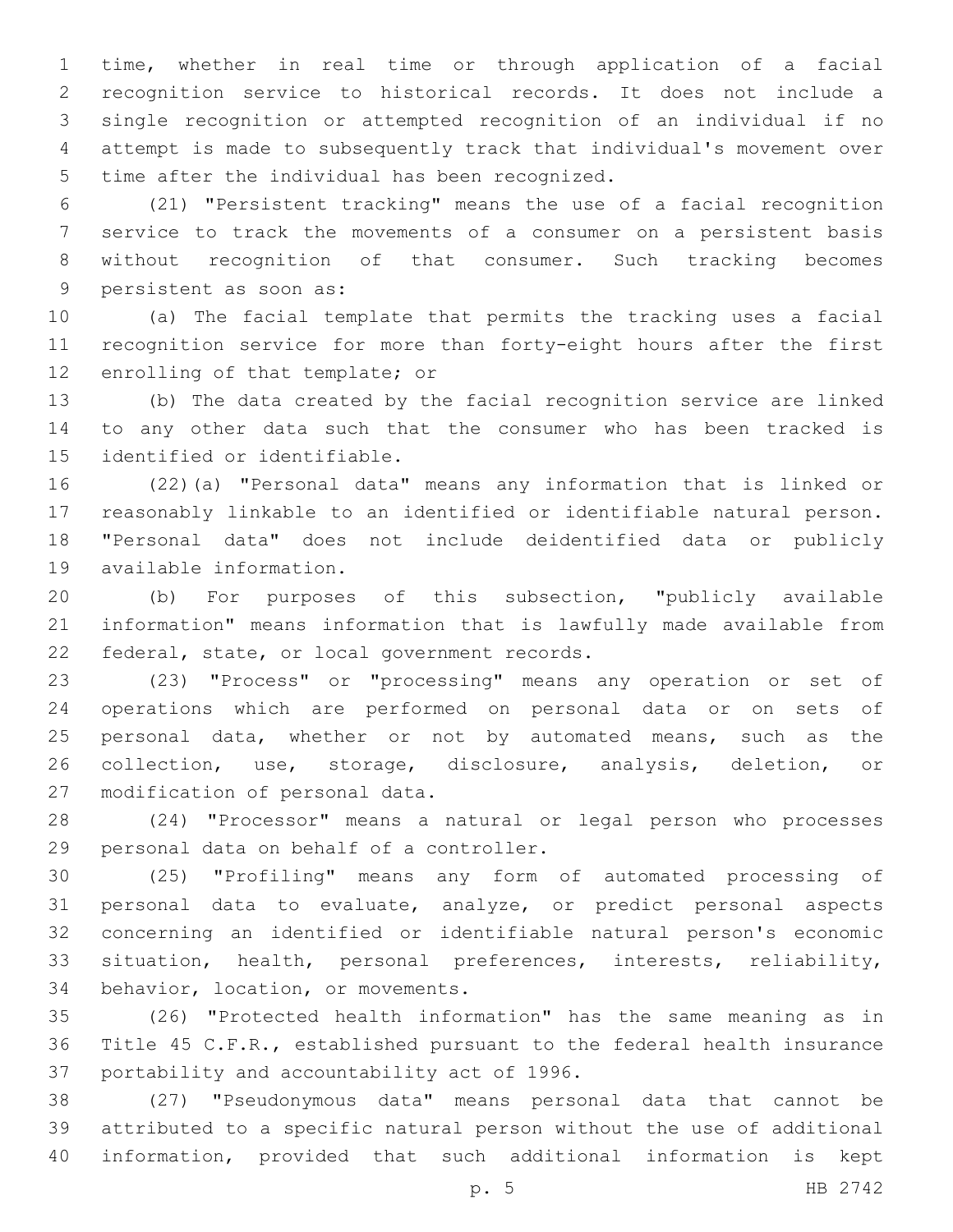separately and is subject to appropriate technical and organizational measures to ensure that the personal data are not attributed to an 3 identified or identifiable natural person.

 (28) "Recognition" means the use of a facial recognition service 5 to determine whether:

 (a) An unknown consumer matches any consumer who has been enrolled in a gallery used by the facial recognition service; or

 (b) An unknown consumer matches a specific consumer who has been enrolled in a gallery used by the facial recognition service.

 (29)(a) "Sale," "sell," or "sold" means the exchange of personal data for monetary or other valuable consideration by the controller 12 to a third party.

 (b) "Sale" does not include the following: (i) The disclosure of personal data to a processor who processes the personal data on behalf of the controller; (ii) the disclosure of personal data to a third party with whom the consumer has a direct relationship for purposes of providing a product or service requested by the consumer or otherwise in a manner that is consistent with a consumer's reasonable expectations considering the context in which the consumer provided the personal data to the controller; (iii) the disclosure or transfer of personal data to an affiliate of the controller; or (iv) the disclosure or transfer of personal data to a third party as an asset that is part of a merger, acquisition, bankruptcy, or other transaction in which the third party assumes control of all or part 25 of the controller's assets.

 (30) "Security or safety purpose" means physical security, protection of consumer data, safety, fraud prevention, or asset 28 protection.

 (31) "Sensitive data" means (a) personal data revealing racial or ethnic origin, religious beliefs, mental or physical health condition or diagnosis, sexual orientation, or citizenship or immigration status; (b) the processing of genetic or biometric data for the purpose of uniquely identifying a natural person; (c) the personal data from a known child; or (d) specific geolocation data. "Sensitive 35 data" is a form of personal data.

 (32) "Serious criminal offense" means any felony under chapter 9.94A RCW or an offense enumerated by Title 18 U.S.C. Sec. 2516.

 (33) "Specific geolocation data" means information that directly identifies the specific location of a natural person with the precision and accuracy below one thousand seven hundred fifty feet.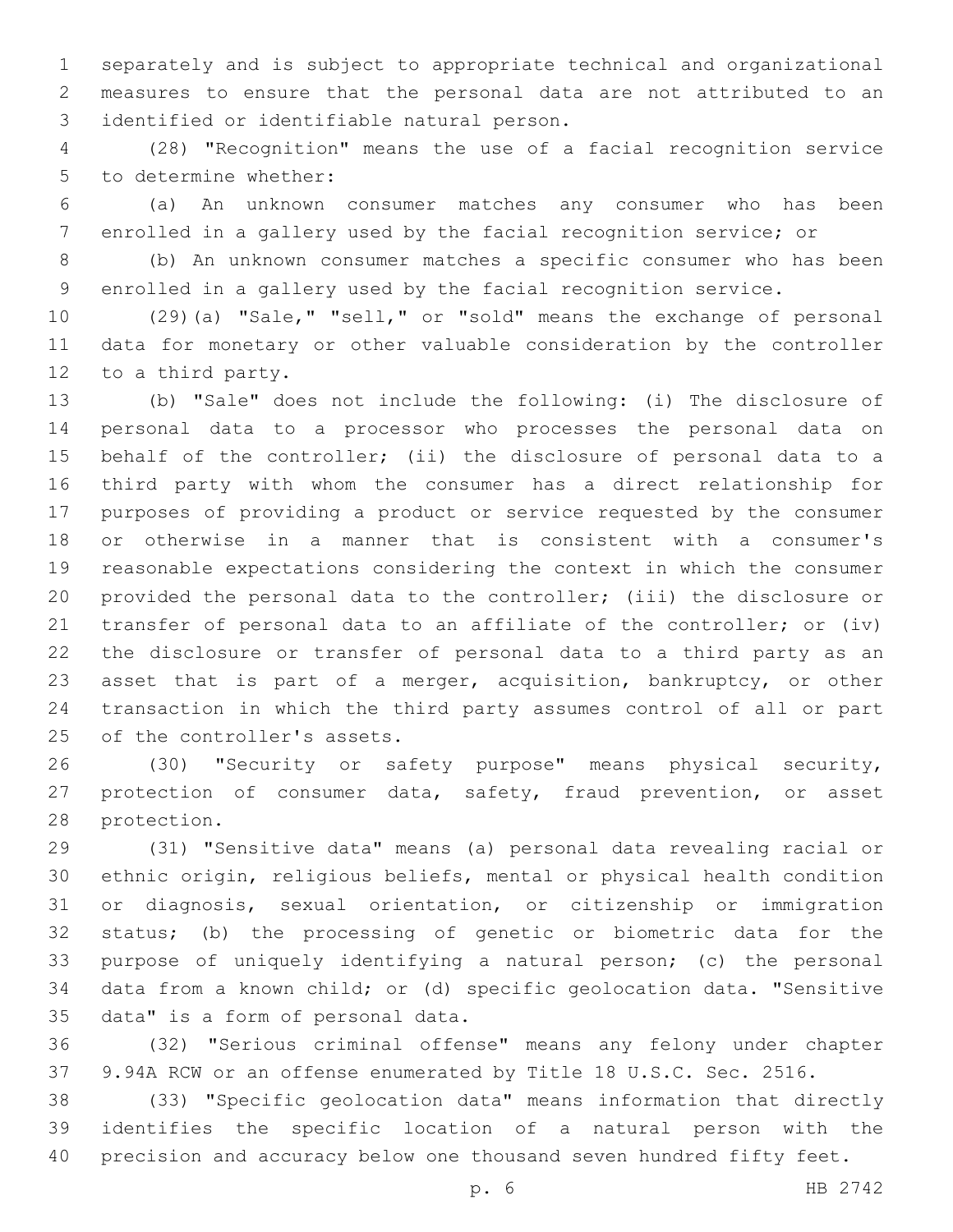(34) "Targeted advertising" means displaying advertisements to a consumer where the advertisement is selected based on personal data obtained from a consumer's activities over time and across nonaffiliated web sites or online applications to predict such consumer's preferences or interests. It does not include advertising: (a) Based on activities within a controller's own web sites or online applications; (b) based on the context of a consumer's current search query or visit to a web site or online application; or (c) to a consumer in response to the consumer's request for information or 10 feedback.

 (35) "Third party" means a natural or legal person, public authority, agency, or body other than the consumer, controller, processor, or an affiliate of the processor of the controller.

 (36) "Verification" means the use of a facial recognition service by a controller to determine whether a consumer is a specific consumer enrolled in a gallery used by the facial recognition 17 service.

 NEW SECTION. **Sec. 4.** JURISDICTIONAL SCOPE. (1) This chapter applies to legal entities that conduct business in Washington or produce products or services that are targeted to residents of Washington, and that satisfy one or more of the following thresholds:

 (a) Controls or processes personal data of one hundred thousand 23 consumers or more; or

 (b) Derives over fifty percent of gross revenue from the sale of personal data and processes or controls personal data of twenty-five 26 thousand consumers or more.

27 (2) This chapter does not apply to:

28 (a) State and local governments;

- 29 (b) Municipal corporations;
- 30 (c) Information that meets the definition of:

 (i) Protected health information for purposes of the federal health insurance portability and accountability act of 1996 and 33 related requlations;

(ii) Health care information for purposes of chapter 70.02 RCW;

 (iii) Patient identifying information for purposes of 42 C.F.R. Part 2, established pursuant to 42 U.S.C. Sec. 290dd-2;

 (iv) Identifiable private information for purposes of the federal policy for the protection of human subjects, 45 C.F.R. Part 46, or identifiable private information that is otherwise information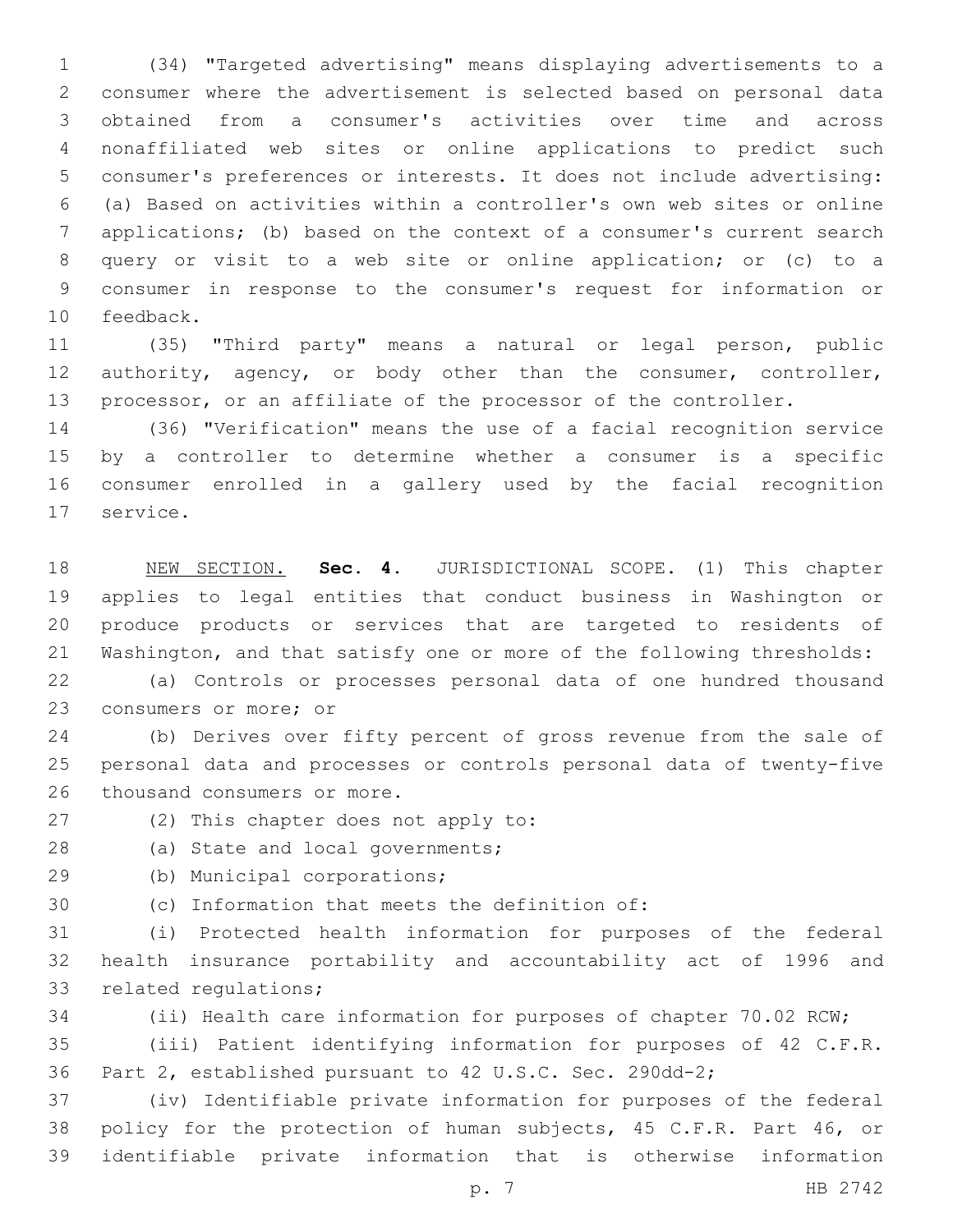collected as part of human subjects research pursuant to the good clinical practice guidelines issued by the international council for harmonisation, or the protection of human subjects under 21 C.F.R. 4 Parts 50 and 56;

 (v) Information and documents created specifically for, and 6 collected and maintained by:

 (A) A quality improvement committee for purposes of RCW 43.70.510, 70.230.080, or 70.41.200;8

(B) A peer review committee for purposes of RCW 4.24.250;

 (C) A quality assurance committee for purposes of RCW 74.42.640 11 or 18.20.390;

 (D) A hospital, as defined in RCW 43.70.056, for reporting of health care-associated infections for purposes of RCW 43.70.056, a notification of an incident for purposes of RCW 70.56.040(5), or 15 reports regarding adverse events for purposes of RCW 70.56.020(2)(b);

 (vi) Information and documents created for purposes of the federal health care quality improvement act of 1986, and related 18 regulations; or

 (vii) Patient safety work product for purposes of 42 C.F.R. Part 3, established pursuant to 42 U.S.C. Sec. 299b-21 through 299b-26;

 (d) Information originating from, and intermingled to be indistinguishable with, information under (c) of this subsection that 23 is maintained by:

 (i) A covered entity or business associate as defined by the health insurance portability and accountability act of 1996 and 26 related requlations;

 (ii) A health care facility or health care provider as defined in 28 RCW 70.02.010; or

 (iii) A program or a qualified service organization as defined by 42 C.F.R. Part 2, established pursuant to 42 U.S.C. Sec. 290dd-2;

 (e) An activity involving the collection, maintenance, disclosure, sale, communication, or use of any personal information bearing on a consumer's credit worthiness, credit standing, credit capacity, character, general reputation, personal characteristics, or mode of living by a consumer reporting agency, as defined in Title 15 U.S.C. Sec. 1681a(f), by a furnisher of information, as set forth in Title 15 U.S.C. Sec. 1681s-2, who provides information for use in a consumer report, as defined in Title 15 U.S.C. Sec. 1861a(d), and by a user of a consumer report, as set forth in Title 15 U.S.C. Sec. 40 1681b.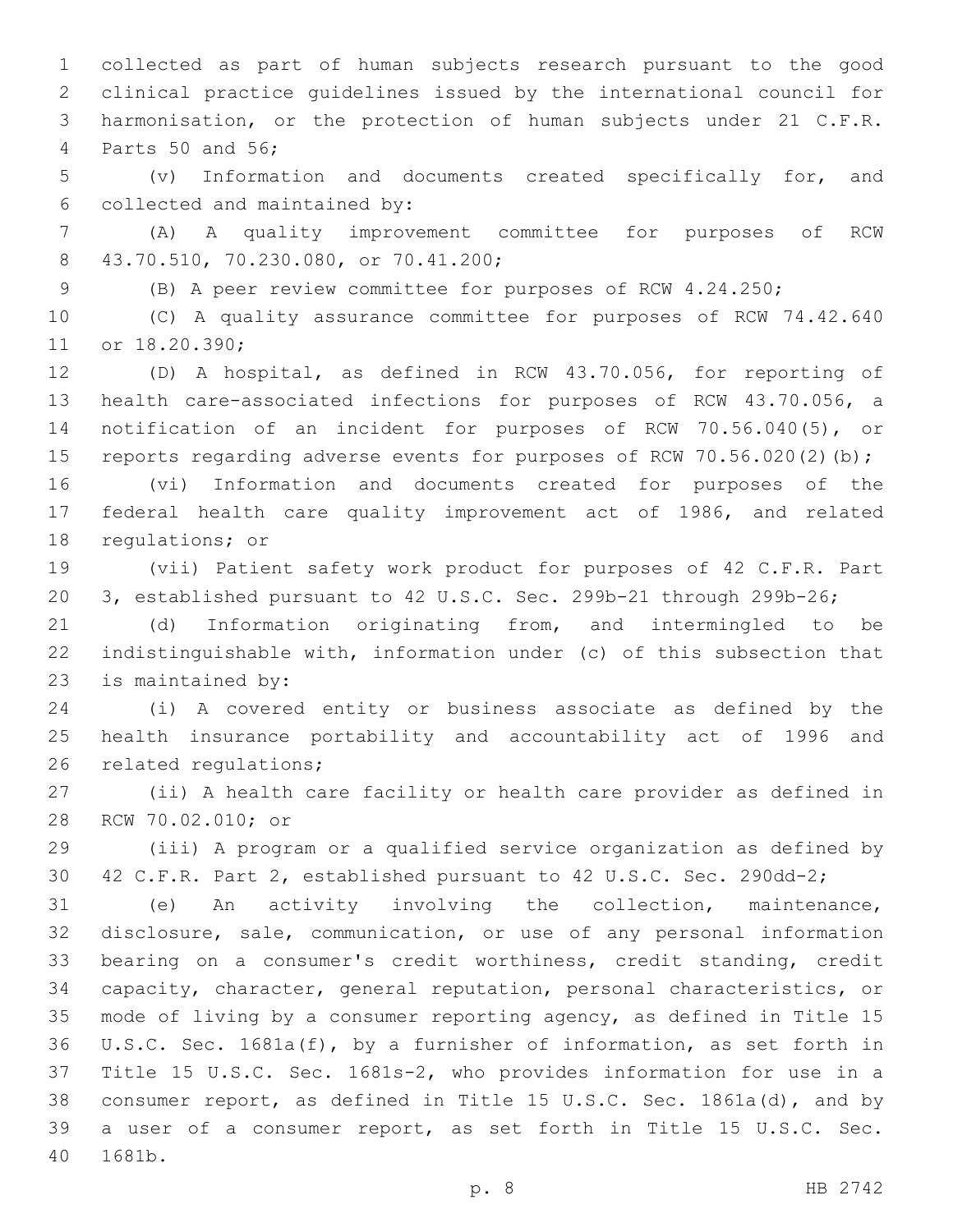Such activity involving the collection, maintenance, disclosure, sale, communication, or use of such information by that agency, furnisher, or user is subject to regulation under the fair credit reporting act, Title 15 U.S.C. Sec. 1681 et seq., and the information may not be used, communicated, disclosed, or sold except as 6 authorized by the fair credit reporting act;

 (f) Personal data collected and maintained for purposes of 8 chapter 43.71 RCW;

 (g) Personal data collected, processed, sold, or disclosed pursuant to the federal Gramm-Leach-Bliley act (P.L. 106-102), and implementing regulations, if the collection, processing, sale, or 12 disclosure is in compliance with that law;

 (h) Personal data collected, processed, sold, or disclosed pursuant to the federal driver's privacy protection act of 1994 (18 U.S.C. Sec. 2721 et seq.), if the collection, processing, sale, or 16 disclosure is in compliance with that law;

 (i) Controllers that are in compliance with the verifiable parental consent mechanisms under the children's online privacy protection act, Title 15 U.S.C. Sec. 6501 through 6506 and its implementing regulations. Controllers shall be deemed compliant with 21 any obligation to obtain parental consent under this chapter;

 (j) Personal data regulated by the federal family educations rights and privacy act, 20 U.S.C. Sec. 1232g and its implementing 24 regulations;

 (k) Personal data regulated by the student user privacy in 26 education rights act, chapter 28A.604 RCW; or

(l) Data maintained for employment records purposes.

 NEW SECTION. **Sec. 5.** RESPONSIBILITY ACCORDING TO ROLE. (1) Controllers and processors are responsible for meeting their respective obligations established under this chapter.

 (2) Processors are responsible under this chapter for adhering to the instructions of the controller and assisting the controller to meet its obligations under this chapter. Such assistance shall 34 include the following:

 (a) Taking into account the nature of the processing, the processor shall assist the controller by appropriate technical and organizational measures, insofar as this is possible, for the fulfillment of the controller's obligation to respond to consumer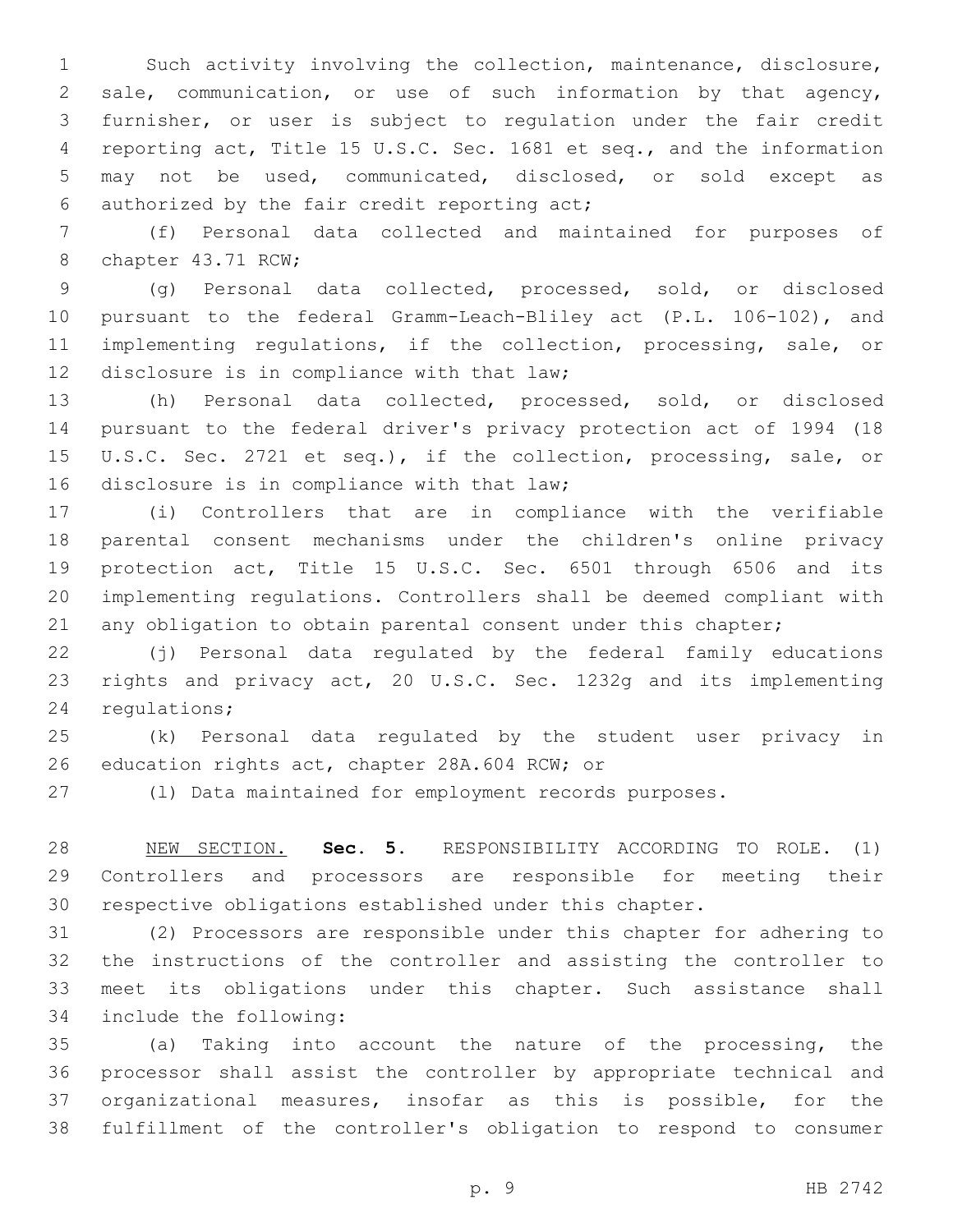requests to exercise their rights pursuant to section 6 of this act; 2 and

 (b) Taking into account the nature of processing and the information available to the processor, the processor shall assist the controller in meeting the controller's obligations in relation to the security of processing the personal data and in relation to the notification of a breach of the security of the system pursuant to RCW 19.255.010; and shall provide information to the controller necessary to enable the controller to conduct and document any data protection assessments required by section 9 of this act.

 (3) Notwithstanding the instructions of the controller, a 12 processor shall:

 (a) Implement and maintain reasonable security procedures and practices to protect personal data, taking into account the context 15 in which the personal data are to be processed;

 (b) Ensure that each person processing the personal data is 17 subject to a duty of confidentiality with respect to the data; and

 (c) Engage a subcontractor only after providing the controller with an opportunity to object and pursuant to a written contract in accordance with subsection (5) of this section that requires the subcontractor to meet the obligations of the processor with respect 22 to the personal data.

 (4) Processing by a processor shall be governed by a contract between the controller and the processor that is binding on both parties and that sets out the processing instructions to which the processor is bound, including the nature and purpose of the processing, the type of personal data subject to the processing, the duration of the processing, and the obligations and rights of both parties. In addition, the contract shall include the requirements imposed by this subsection and subsection (3) of this section, as 31 well as the following requirements:

 (a) At the choice of the controller, the processor shall delete or return all personal data to the controller as requested at the end of the provision of services, unless retention of the personal data 35 is required by law;

 (b)(i) The processor shall make available to the controller all information necessary to demonstrate compliance with the obligations in this chapter; and (ii) the processor shall allow for, and contribute to, reasonable audits and inspections by the controller or 40 the controller's designated auditor; alternatively, the processor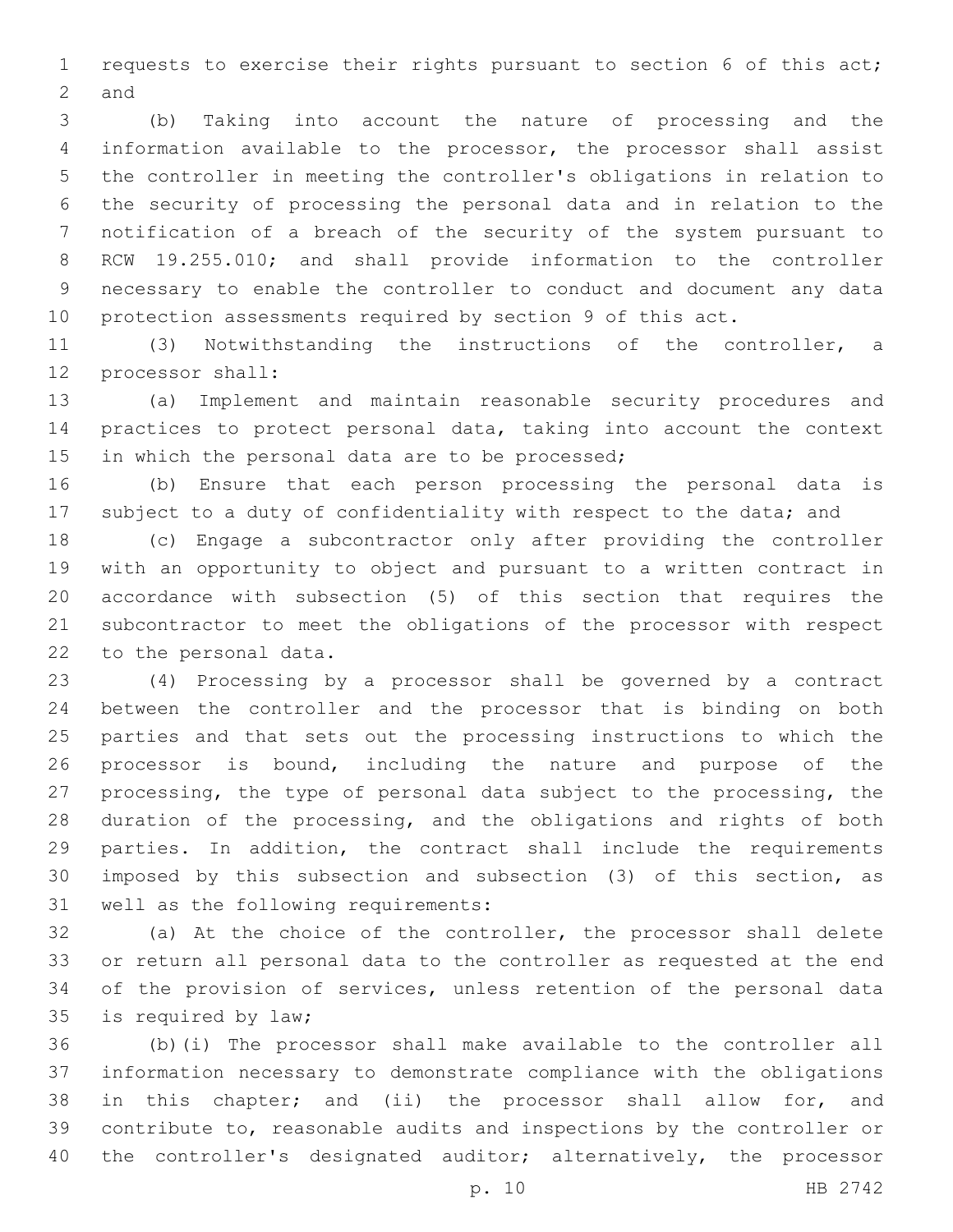shall arrange for a qualified and independent auditor to conduct, at least annually and at the processor's expense, an audit of the processor's policies and technical and organizational measures in support of the obligations under this chapter using an appropriate and accepted control standard or framework and audit procedure for such audits as applicable, and shall provide a report of such audit 7 to the controller upon request.

 (5) In no event shall any contract relieve a controller or a processor from the liabilities imposed on them by virtue of its role in the processing relationship as defined by this chapter.

 (6) Determining whether a person is acting as a controller or processor with respect to a specific processing of data is a fact- based determination that depends upon the context in which personal data are to be processed. A person that is not limited in its processing of personal data pursuant to a controller's instructions, or that fails to adhere to such instructions, is a controller and not a processor with respect to a specific processing of data. If a processor begins, alone or jointly with others, determining the purposes and means of the processing of personal data, it is a 20 controller with respect to such processing.

 NEW SECTION. **Sec. 6.** CONSUMER PERSONAL DATA RIGHTS. Consumers may exercise the rights set forth in this section by submitting a request, at any time, to a controller specifying which rights the consumer wishes to exercise. In the case of processing personal data concerning a known child, the parent or legal guardian of the known child shall exercise the rights of this chapter on the child's 27 behalf. Except as provided in this chapter, the controller must comply with a request to exercise the rights pursuant to subsections (1) through (5) of this section.

 (1) *Right of access.* A consumer has the right to confirm whether or not a controller is processing personal data concerning the 32 consumer and access such personal data.

 (2) *Right to correction.* A consumer has the right to correct inaccurate personal data concerning the consumer, taking into account the nature of the personal data and the purposes of the processing of 36 the personal data.

 (3) *Right to deletion.* A consumer has the right to delete 38 personal data concerning the consumer.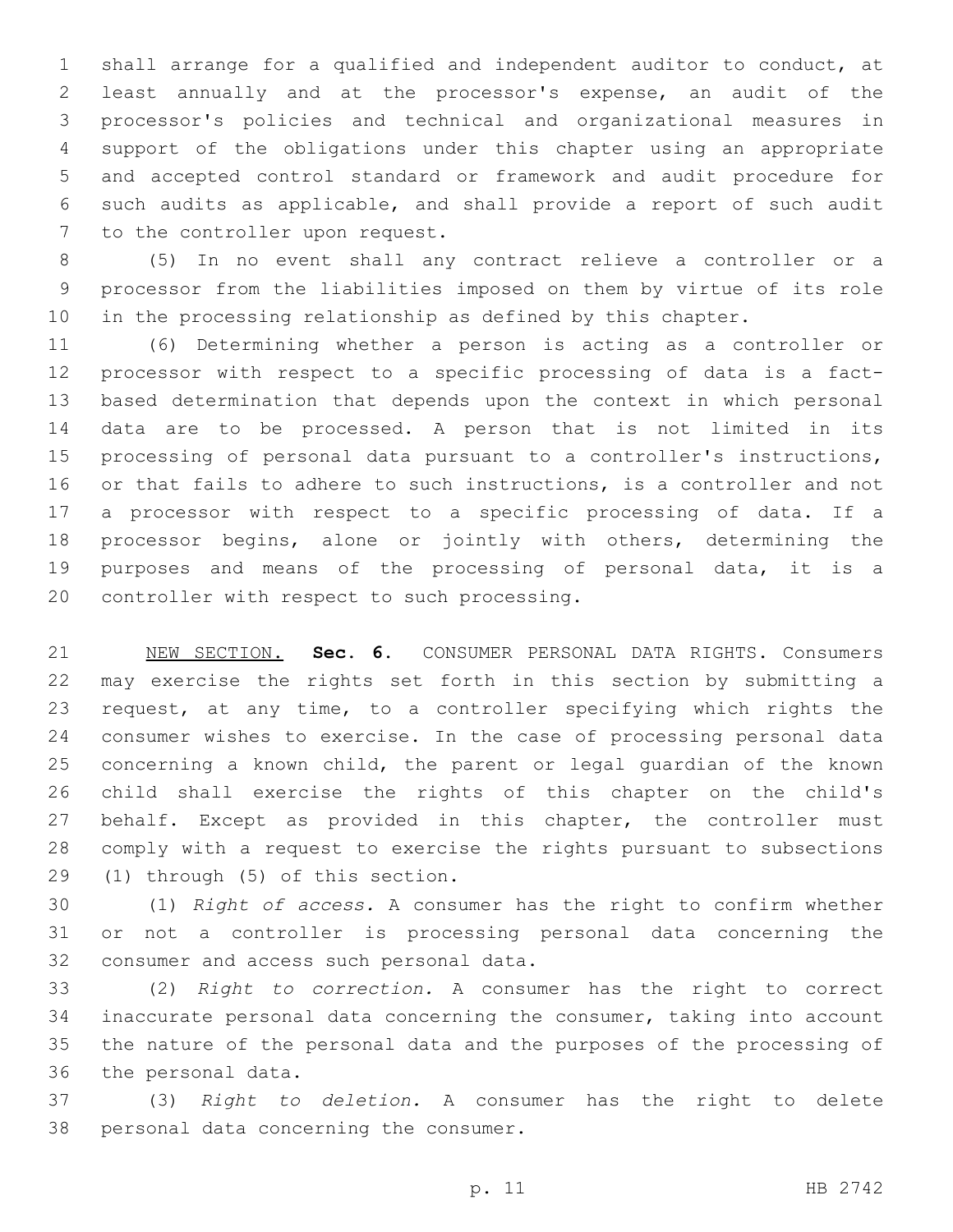(4) *Right to data portability.* When exercising the right to access personal data pursuant to subsection (1) of this section, a consumer has the right to obtain personal data concerning the consumer, which the consumer previously provided to the controller, in a portable and, to the extent technically feasible, readily usable format that allows the consumer to transmit the data to another controller without hindrance, where the processing is carried out by 8 automated means.

 (5) *Right to opt out.* A consumer has the right to opt out of the processing of personal data concerning such consumer for purposes of targeted advertising, the sale of personal data, or profiling in furtherance of decisions that produce legal effects concerning a consumer or similarly significant effects concerning a consumer.

 (6) *Notifying third parties of consumer requests.* A controller must, upon request, take reasonable steps to communicate a consumer's 16 request to correct, delete, or opt out of the processing of personal data under subsection (2), (3), or (5) of this section to each third party to whom the controller disclosed the personal data within one year preceding the consumer's request, unless this proves functionally impractical, technically infeasible, or involves 21 disproportionate effort.

 (7) *Responding to consumer requests.* (a) A controller must inform a consumer of any action taken on a request under subsections (1) through (5) of this section without undue delay and in any event within forty-five days of receipt of the request. That period may be extended once by forty-five additional days where reasonably necessary, taking into account the complexity and number of the requests. The controller must inform the consumer of any such extension within forty-five days of receipt of the request, together 30 with the reasons for the delay.

 (b) If a controller does not take action on the request of a consumer, the controller must inform the consumer without undue delay and at the latest within thirty days of receipt of the request of the reasons for not taking action and instructions for how to appeal the decision with the controller as described in subsection (8) of this 36 section.

 (c) Information provided under this section must be provided by the controller free of charge, up to twice annually to the consumer. Where requests from a consumer are manifestly unfounded or excessive, in particular because of their repetitive character, the controller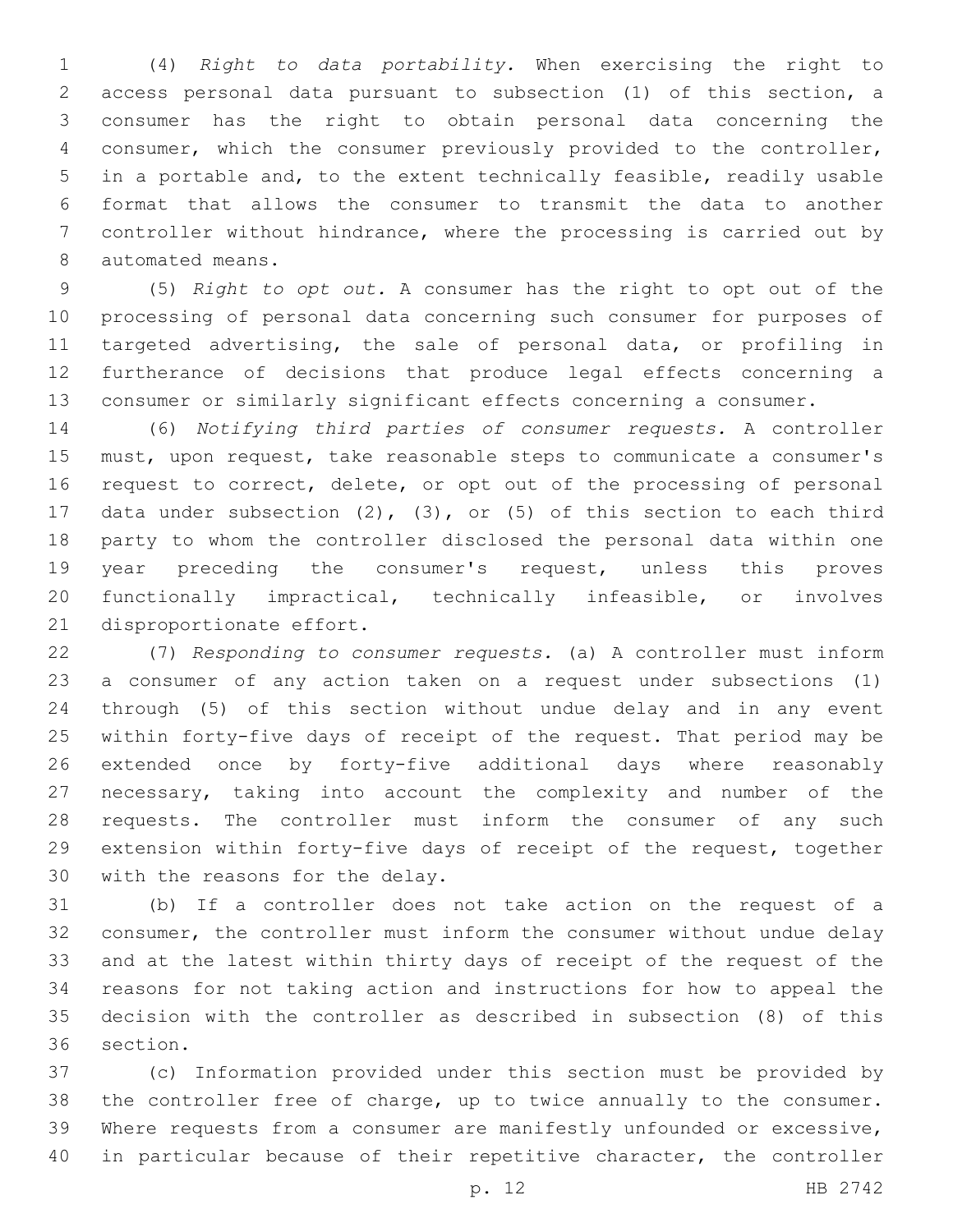may either: (i) Charge a reasonable fee to cover the administrative costs of complying with the request, or (ii) refuse to act on the request. The controller bears the burden of demonstrating the manifestly unfounded or excessive character of the request.

 (d) A controller is not required to comply with a request to exercise any of the rights under subsections (1) through (4) of this section if the controller is unable to authenticate the request using commercially reasonable efforts. In such cases, the controller may request the provision of additional information reasonably necessary 10 to authenticate the request.

 (8)(a) Controllers must establish an internal process whereby consumers may appeal a refusal to take action on a request to exercise any of the rights under subsections (1) through (5) of this section within a reasonable period of time after the consumer's receipt of the notice sent by the controller under subsection (7)(b) 16 of this section.

 (b) The appeal process must be conspicuously available and as easy to use as the process for submitting such requests under this 19 section.

 (c) Within thirty days of receipt of an appeal, a controller must inform the consumer of any action taken or not taken in response to the appeal, along with a written explanation of the reasons in support thereof. That period may be extended by sixty additional days where reasonably necessary, taking into account the complexity and number of the requests serving as the basis for the appeal. The controller must inform the consumer of any such extension within thirty days of receipt of the appeal, together with the reasons for the delay. The controller must also provide the consumer with an email address or other online mechanism through which the consumer may submit the appeal, along with any action taken or not taken by the controller in response to the appeal and the controller's written explanation of the reasons in support thereof, to the attorney 33 general.

 (d) When informing a consumer of any action taken or not taken in response to an appeal pursuant to (c) of this subsection, the controller must clearly and prominently ask the consumer whether the consumer consents to having the controller submit the appeal, along with any action taken or not taken by the controller in response to the appeal and the controller's written explanation of the reasons in 40 support thereof, to the attorney general. If the consumer provides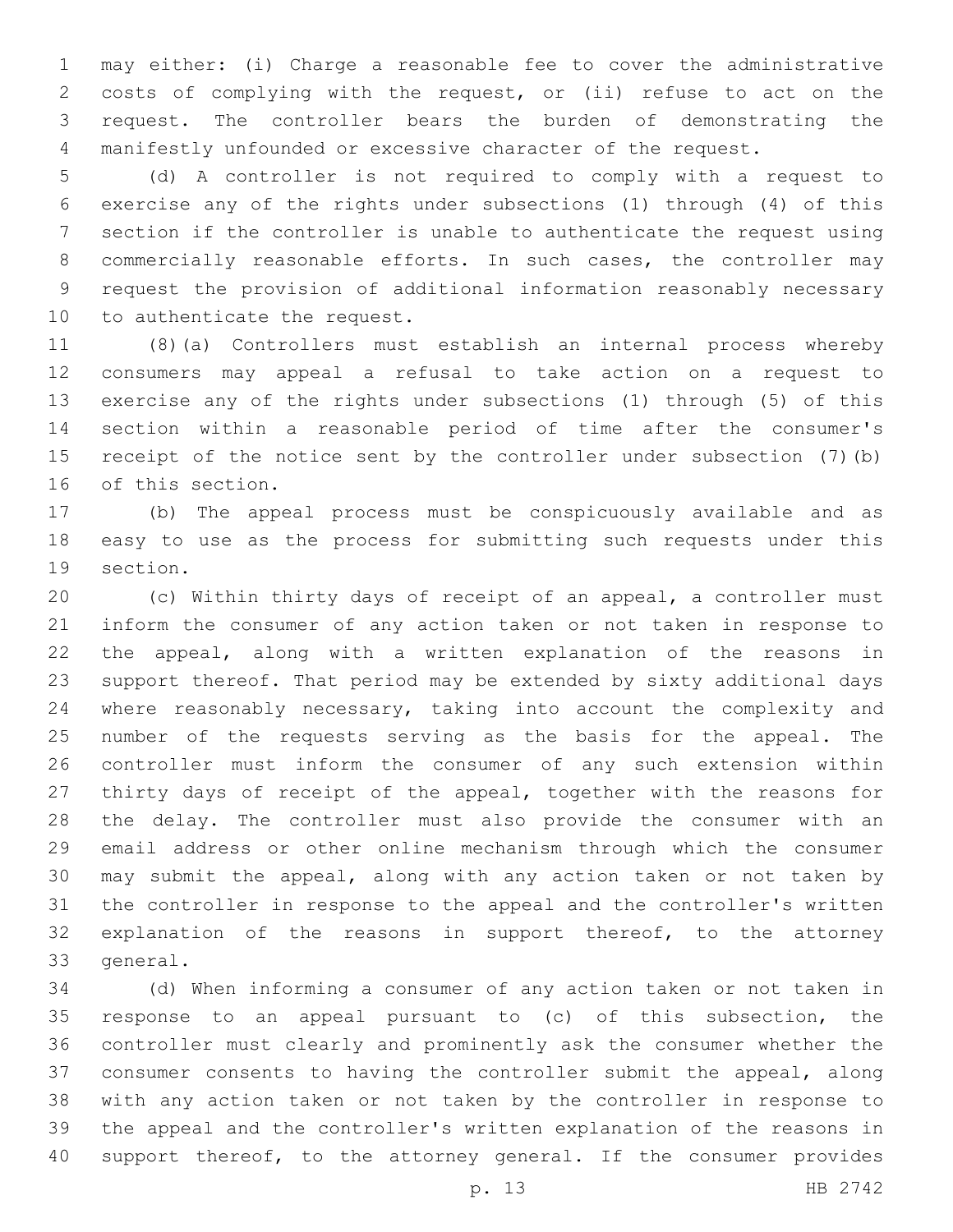such consent, the controller must submit such information to the 2 attorney general.

 (e) The attorney general must make publicly available on its web site all information it receives from a controller pursuant to (d) of this subsection, except that any information that may identify a consumer shall be redacted from such information before it is made publicly available on the attorney general's web site.

 NEW SECTION. **Sec. 7.** PROCESSING DEIDENTIFIED DATA OR PSEUDONYMOUS DATA. (1) This chapter does not require a controller or processor to do any of the following solely for purposes of complying with this chapter:

12 (a) Reidentify deidentified data;

 (b) Comply with an authenticated consumer request to access, correct, delete, or port personal data pursuant to section 6 (1) through (4) of this act, if all of the following are true:

 (i)(A) The controller is not reasonably capable of associating the request with the personal data, or (B) it would be unreasonably burdensome for the controller to associate the request with the 19 personal data;

 (ii) The controller does not use the personal data to recognize or respond to the specific consumer who is the subject of the personal data, or associate the personal data with other personal 23 data about the same specific consumer; and

 (iii) The controller does not sell the personal data to any third party or otherwise voluntarily disclose the personal data to any third party other than a processor, except as otherwise permitted in 27 this section; or

 (c) Maintain data in identifiable form, or collect, obtain, retain, or access any data or technology, in order to be capable of associating an authenticated consumer request with personal data.

 (2) The rights contained in section 6 (1) through (4) of this act do not apply to pseudonymous data in cases where the controller is able to demonstrate that it is not in a position to identify the consumer, for instance, due to the institution of effective technical and organizational controls that prevent the controller from accessing information that would enable the identification of the 37 consumer.

 (3) A controller that uses pseudonymous data or deidentified data must exercise reasonable oversight to monitor compliance with any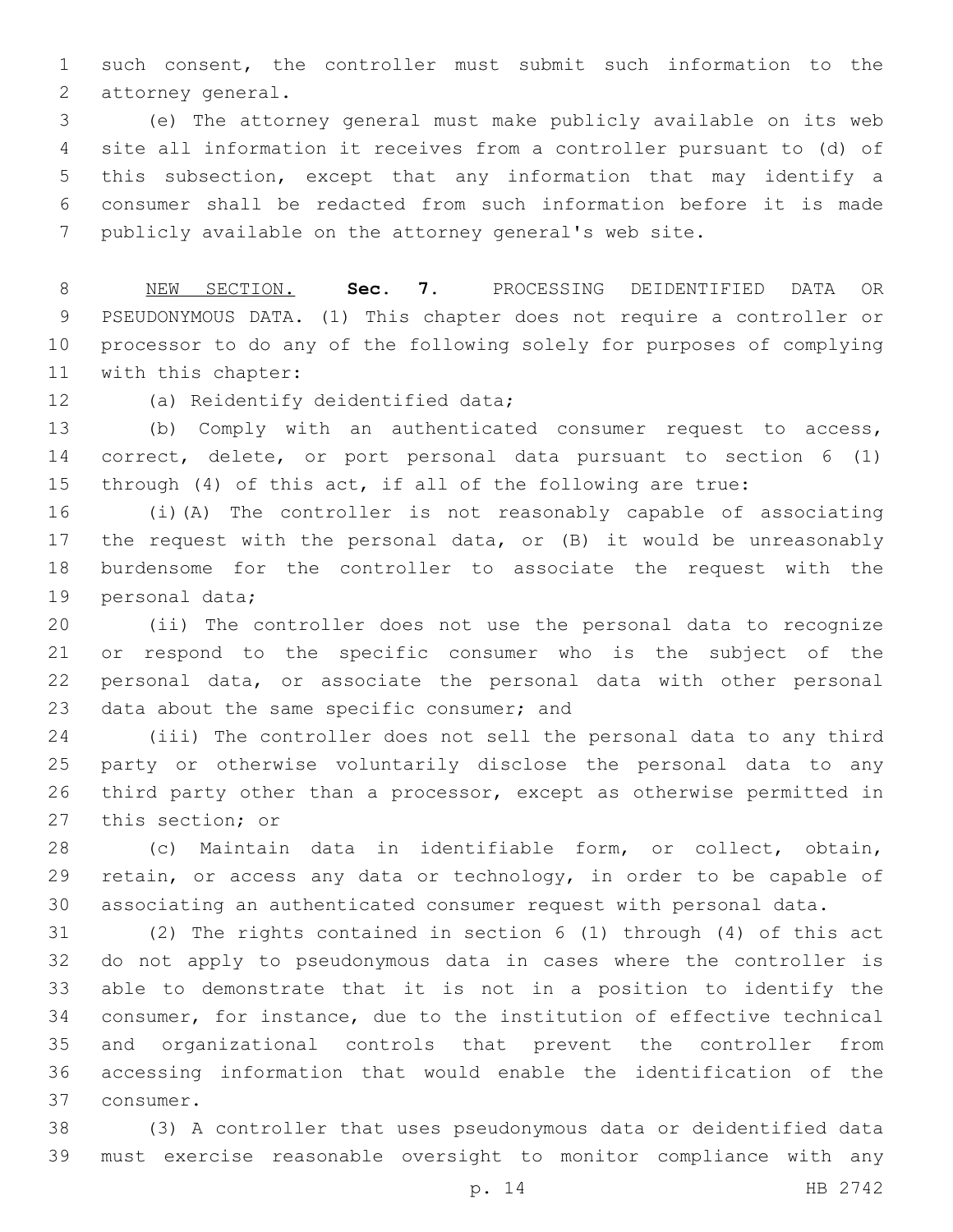contractual commitments to which the pseudonymous data or deidentified data are subject, and must take appropriate steps to 3 address any breaches of contractual commitments.

 NEW SECTION. **Sec. 8.** RESPONSIBILITIES OF CONTROLLERS. (1) *Transparency.*

 (a) Controllers shall provide consumers with a reasonably accessible, clear, and meaningful privacy notice that includes:

(i) The categories of personal data processed by the controller;

 (ii) The purposes for which the categories of personal data are 10 processed;

 (iii) How and where consumers may exercise the rights contained in section 6 of this act, including how a consumer may appeal a 13 controller's action with regard to the consumer's request;

 (iv) The categories of personal data that the controller shares 15 with third parties, if any; and

 (v) The categories of third parties, if any, with whom the 17 controller shares personal data.

 (b) If a controller sells personal data to third parties or processes personal data for targeted advertising, it must clearly and conspicuously disclose such processing, as well as the manner in which a consumer may exercise the right to opt out of such 22 processing, in a clear and conspicuous manner.

 (c) Controllers shall not require a consumer to create a new account in order to exercise a right, but a controller may require a consumer to use an existing account to exercise the consumer's rights 26 under this chapter.

 (2) *Purpose specification.* A controller's collection of personal data must be limited to what is reasonably necessary in relation to the specified and express purposes for which such data are processed, 30 as disclosed to the consumer.

 (3) *Data minimization.* A controller's collection of personal data must be adequate, relevant, and limited to what is reasonably necessary in relation to the specified and express purposes for which such data are processed, as disclosed to the consumer.

 (4) *Avoid secondary use.* Except as provided in this chapter, a controller may not process personal data for purposes that are not reasonably necessary to, or compatible with, the specified and express purposes for which such personal data are processed, as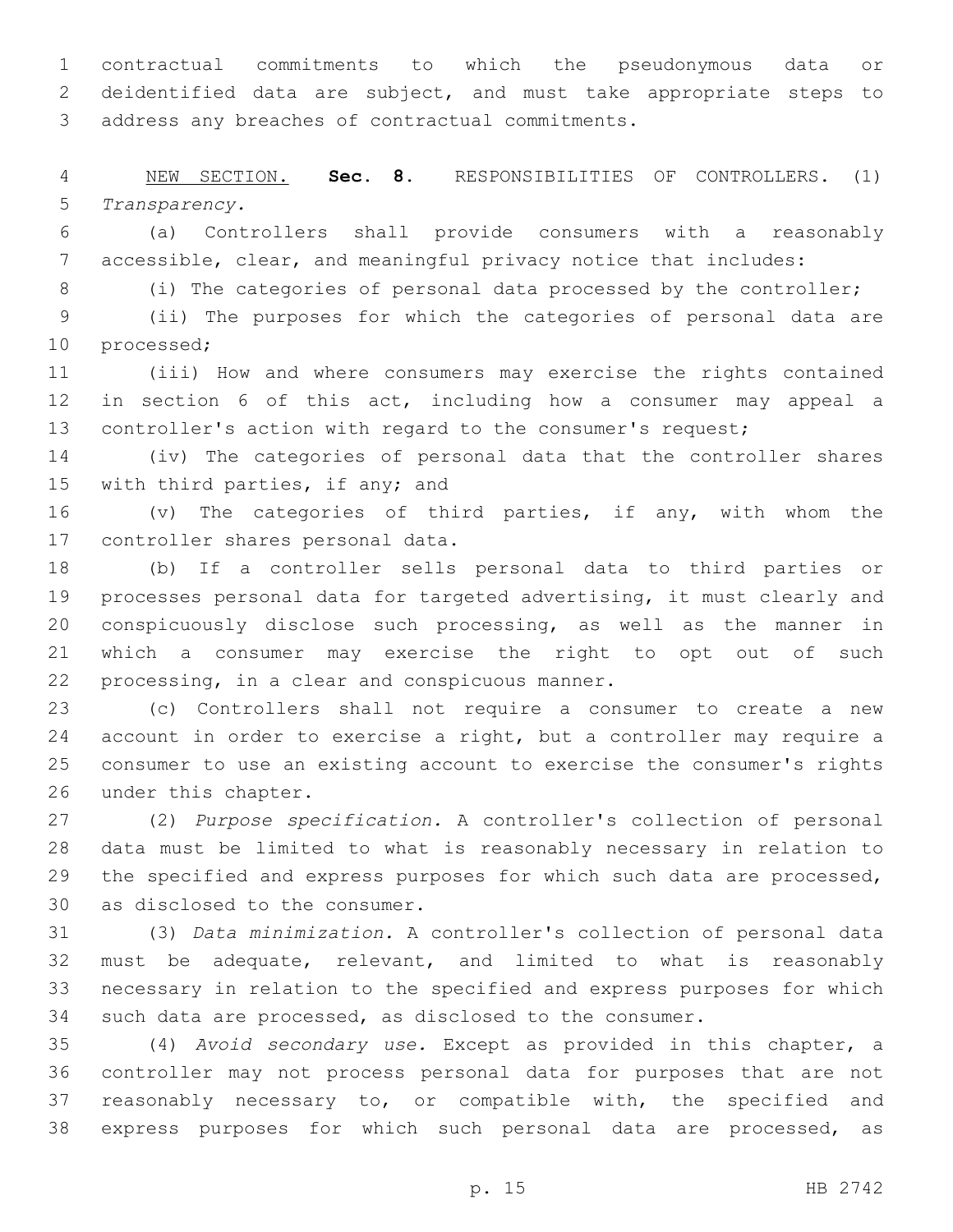disclosed to the consumer, unless the controller obtains the 2 consumer's consent.

 (5) *Security.* A controller shall establish, implement, and maintain reasonable administrative, technical, and physical data security practices to protect the confidentiality, integrity, and accessibility of personal data. Such data security practices shall be appropriate to the volume and nature of the personal data at issue.

 (6) *Nondiscrimination.* A controller may not process personal data in violation of state and federal laws that prohibit unlawful discrimination against consumers. A controller shall not discriminate against a consumer for exercising any of the rights contained in this chapter, including denying goods or services to the consumer, charging different prices or rates for goods or services, and providing a different level of quality of goods and services to the 15 consumer.

 (7) *Sensitive data.* A controller may not process sensitive data 17 concerning a consumer without obtaining the consumer's consent, or, in the case of the processing of personal data concerning a known child, without obtaining consent from the child's parent or lawful 20 quardian.

 (8) *Nonwaiver of consumer rights.* Any provision of a contract or agreement of any kind that purports to waive or limit in any way a consumer's rights under this chapter shall be deemed contrary to public policy and shall be void and unenforceable.

 NEW SECTION. **Sec. 9.** DATA PROTECTION ASSESSMENTS. (1) Controllers must conduct, to the extent not previously conducted, a data protection assessment of each of their processing activities involving personal data and an additional data protection assessment any time there is a change in processing that materially increases the risk to consumers. Such data protection assessments must take into account the type of personal data to be processed by the controller, including the extent to which the personal data are sensitive data or otherwise sensitive in nature, and the context in which the personal data are to be processed.

 (2) Data protection assessments conducted under subsection (1) of this section must identify and weigh the benefits that may flow directly and indirectly from the processing to the controller, consumer, other stakeholders, and the public against the potential risks to the rights of the consumer associated with such processing,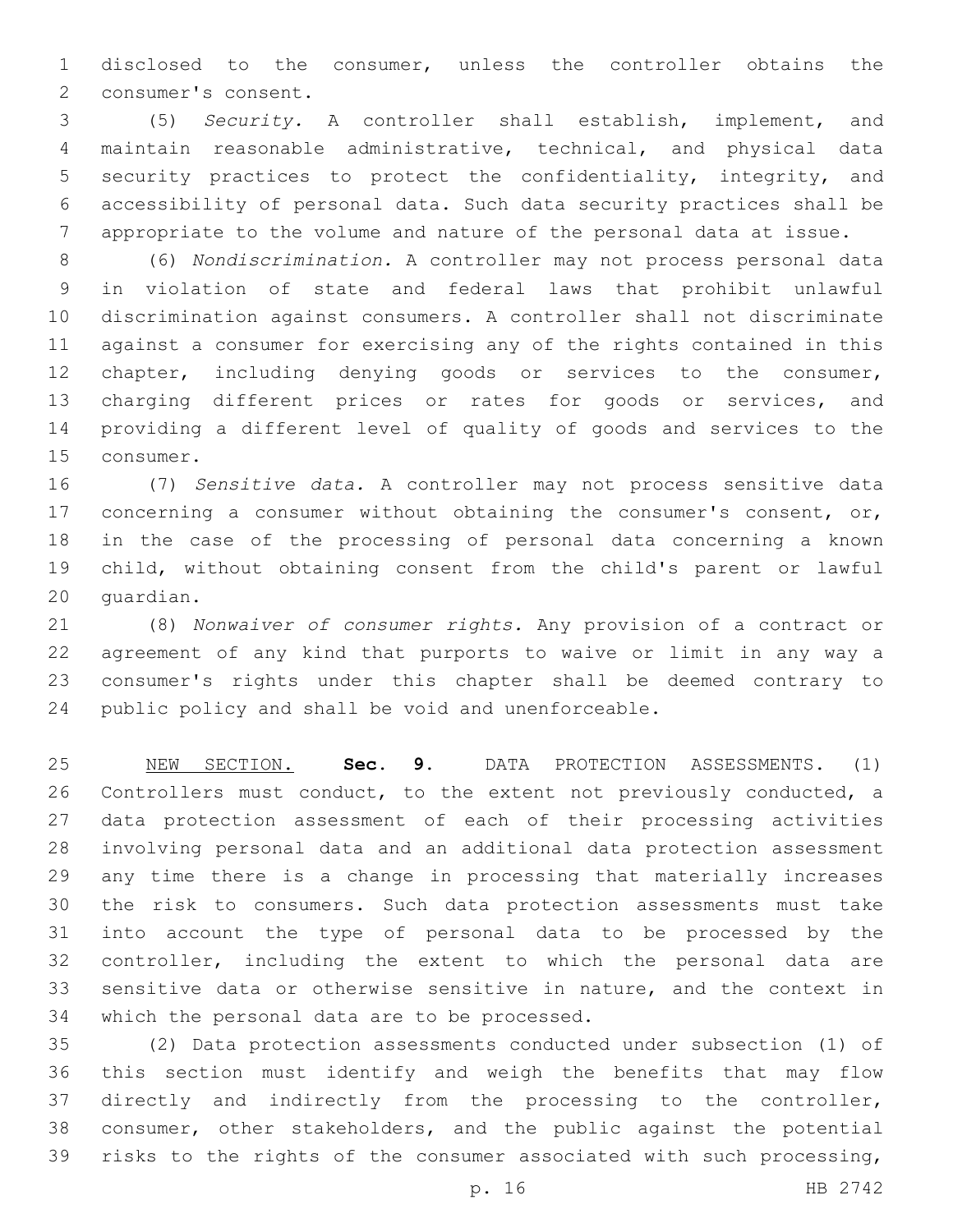as mitigated by safeguards that can be employed by the controller to reduce such risks. The use of deidentified data and the reasonable expectations of consumers, as well as the context of the processing and the relationship between the controller and the consumer whose personal data will be processed, must be factored into this 6 assessment by the controller.

 (3) If the data protection assessment conducted under subsection (1) of this section determines that the potential risks of privacy harm to consumers are substantial and outweigh the interests of the controller, consumer, other stakeholders, and the public in processing the personal data of the consumer, the controller may only engage in such processing with the consent of the consumer or if another exemption under this chapter applies. To the extent the 14 controller seeks consumer consent for processing, such consent must 15 be as easy to withdraw as to give.

 (4) Processing shall be presumed to be permissible unless: (a) It involves the processing of sensitive data; and (b) the risk of processing cannot be reduced by appropriate administrative and 19 technical safequards.

 (5) The attorney general may request, in writing, that a controller disclose any data protection assessment that is relevant to an investigation conducted by the attorney general. The controller must make a data protection assessment available to the attorney general upon such a request. The attorney general may evaluate the data protection assessments for compliance with the duties contained in section 8 of this act and with other laws including, but not limited to, chapter 19.86 RCW. Data protection assessments are confidential and exempt from public inspection and copying under chapter 42.56 RCW. The disclosure of a data protection assessment pursuant to a request from the attorney general under this subsection does not constitute a waiver of the attorney-client privilege or work product protection with respect to the assessment and any information 33 contained in the assessment.

 NEW SECTION. **Sec. 10.** LIMITATIONS AND APPLICABILITY. (1) The obligations imposed on controllers or processors under this chapter do not restrict a controller's or processor's ability to:

 (a) Comply with federal, state, or local laws, rules, or 38 regulations;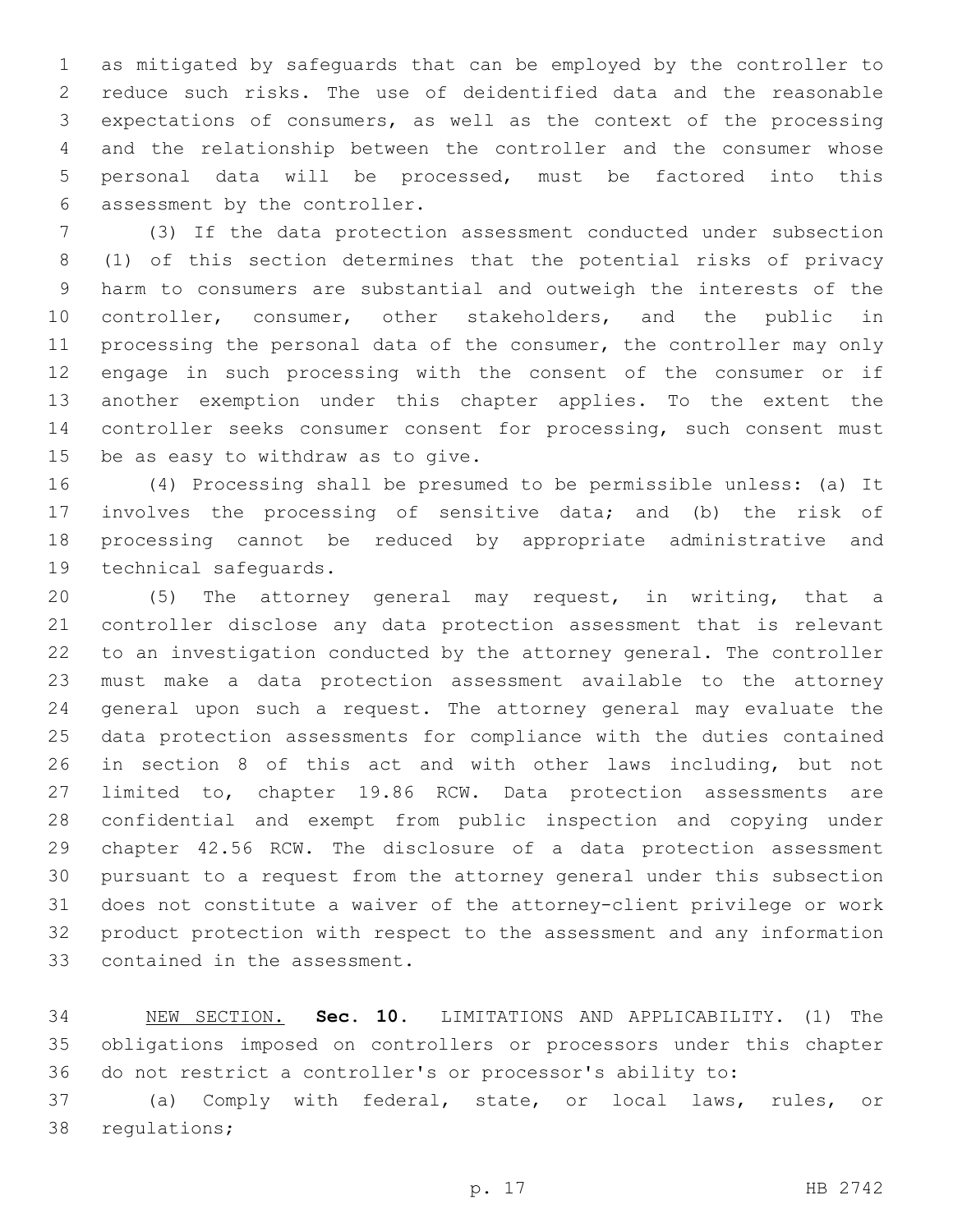(b) Comply with a civil, criminal, or regulatory inquiry, investigation, subpoena, or summons by federal, state, local, or 3 other governmental authorities;

 (c) Cooperate with law enforcement agencies concerning conduct or activity that the controller or processor reasonably and in good faith believes may violate federal, state, or local laws, rules, or 7 regulations;

 (d) Investigate, establish, exercise, prepare for, or defend 9 legal claims;

 (e) Provide a product or service specifically requested by a 11 consumer, perform a contract to which the consumer is a party, or take steps at the request of the consumer prior to entering into a 13 contract;

 (f) Protect the vital interests of the consumer or of another 15 natural person;

 (g) Prevent, detect, protect against, or respond to security incidents, identity theft, fraud, harassment, malicious or deceptive activities, or any illegal activity; preserve the integrity or security of systems; or investigate, report, or prosecute those 20 responsible for any such action;

 (h) Process personal data for reasons of public interest in the areas of public health, or generalizable scientific, historical, or statistical research, but solely to the extent that the processing is (i) subject to suitable and specific measures to safeguard the rights of the consumer; and (ii) under the responsibility of a professional subject to confidentiality obligations under federal, state, or local 27 law; or

 (i) Assist another controller, processor, or third party with any 29 of the obligations under this subsection.

 (2) The obligations imposed on controllers or processors under this chapter do not restrict a controller's or processor's ability to 32 collect, use, or retain data to:

 (a) Conduct internal research to improve, repair, or develop 34 products, services, or technology;

 (b) Identify and repair technical errors that impair existing or 36 intended functionality; or

 (c) Perform internal operations that are reasonably aligned with the expectations of the consumer based on the consumer's existing relationship with the controller, or are otherwise compatible with processing in furtherance of the provision of a product or service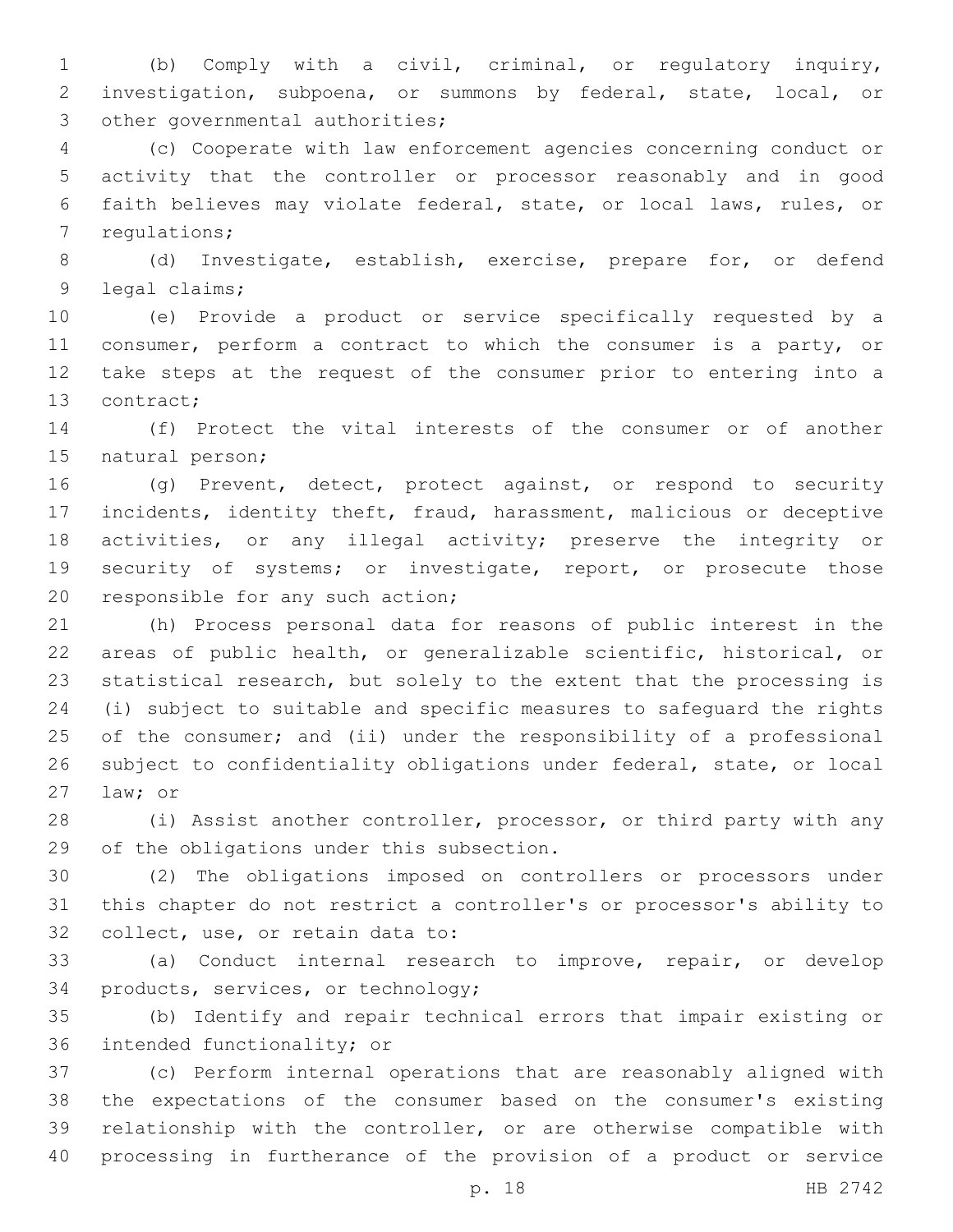specifically requested by a consumer or the performance of a contract 2 to which the consumer is a party.

 (3) The obligations imposed on controllers or processors under this chapter do not apply where compliance by the controller or processor with this chapter would violate an evidentiary privilege under Washington law and do not prevent a controller or processor from providing personal data concerning a consumer to a person covered by an evidentiary privilege under Washington law as part of a 9 privileged communication.

 (4) A controller or processor that discloses personal data to a third-party controller or processor in compliance with the requirements of this chapter is not in violation of this chapter if the recipient processes such personal data in violation of this chapter, provided that, at the time of disclosing the personal data, the disclosing controller or processor did not have actual knowledge that the recipient intended to commit a violation. A third-party controller or processor receiving personal data from a controller or processor in compliance with the requirements of this chapter is likewise not in violation of this chapter for the obligations of the controller or processor from which it receives such personal data.

 (5) Obligations imposed on controllers and processors under this 22 chapter shall not:

 (a) Adversely affect the rights or freedoms of any persons, such as exercising the right of free speech pursuant to the First 25 Amendment to the United States Constitution; or

 (b) Apply to the processing of personal data by a natural person in the course of a purely personal or household activity.

 (6) Personal data that are processed by a controller pursuant to this section must not be processed for any purpose other than those expressly listed in this section. Personal data that are processed by a controller pursuant to this section may be processed solely to the 32 extent that such processing is: (i) Necessary, reasonable, and proportionate to the specific purpose or purposes listed in this section; and (ii) adequate, relevant, and limited to what is necessary in relation to the specific purpose or purposes listed in this section. Furthermore, personal data that are collected, used, or retained pursuant to subsection (2) of this section must, insofar as possible, taking into account the nature and purpose or purposes of such collection, use, or retention, be subjected to reasonable administrative, technical, and physical measures to protect the

p. 19 HB 2742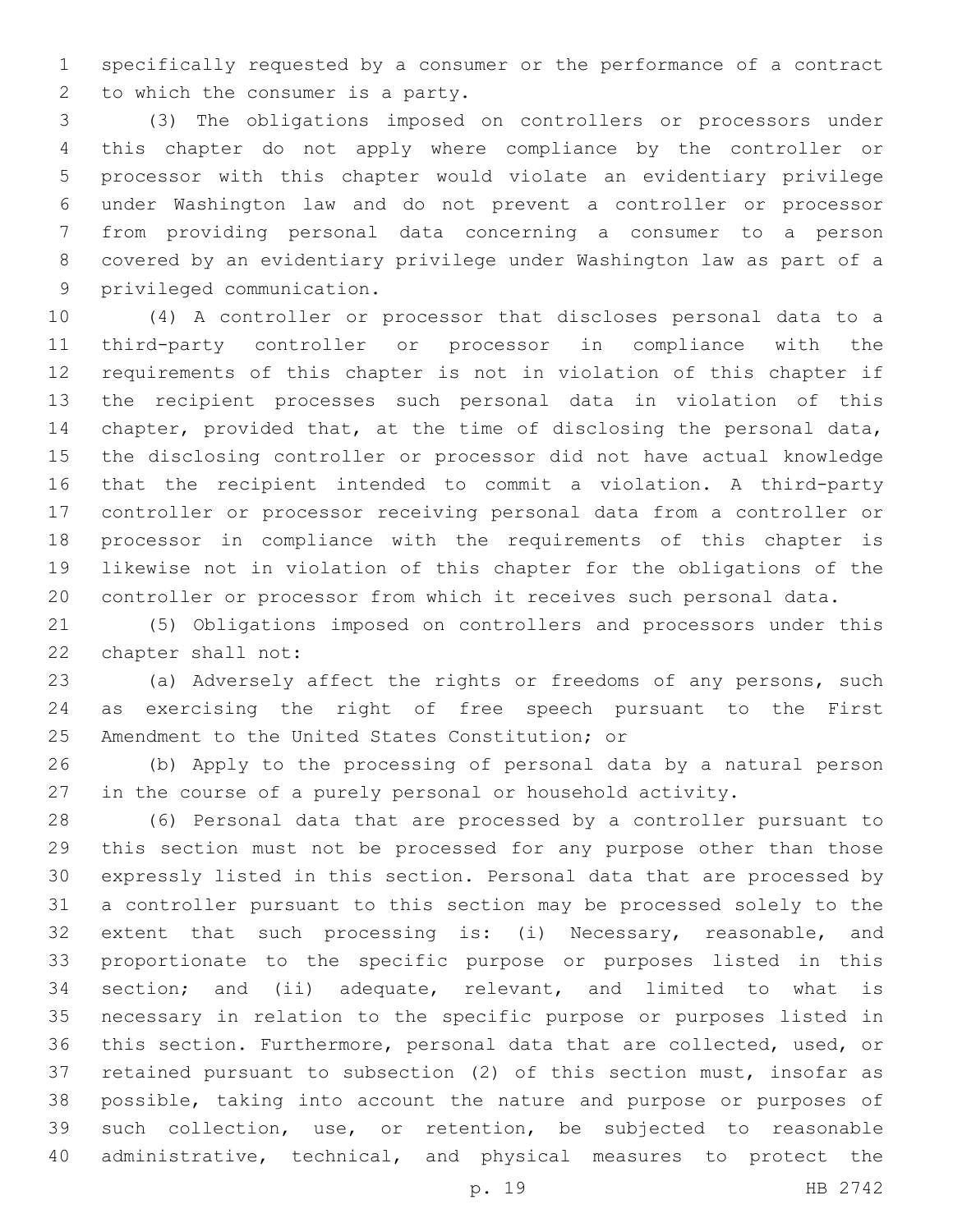confidentiality, integrity, and accessibility of the personal data, and to reduce reasonably foreseeable risks of harm to consumers relating to such collection, use, or retention of personal data.

 (7) If a controller processes personal data pursuant to an exemption in this section, the controller bears the burden of demonstrating that such processing qualifies for the exemption and complies with the requirements in subsection (6) of this section.

 (8) Processing personal data solely for the purposes expressly identified in subsection (1)(a) through (d) or (g) of this section does not, by itself, make an entity a controller with respect to such 11 processing.

 NEW SECTION. **Sec. 11.** LIABILITY. (1) Any violation of this 13 chapter shall not serve as the basis for, or be subject to, a private 14 right of action under this chapter or under any other law. This does not relieve any party from any duties or obligations imposed, or to 16 alter any independent rights that consumers have under other laws, chapter 19.86 RCW, the Washington state Constitution, or the United States Constitution.

 (2) Where more than one controller or processor, or both a controller and a processor, involved in the same processing, is in violation of this chapter, the liability must be allocated among the parties according to principles of comparative fault, unless such liability is otherwise allocated by contract among the parties.

 NEW SECTION. **Sec. 12.** ENFORCEMENT. (1) The attorney general has exclusive authority to enforce this chapter by bringing an action in the name of the state, or as parens patriae on behalf of persons residing in the state.

 (2) Any controller or processor that violates this chapter is subject to an injunction and liable for a civil penalty of not more than seven thousand five hundred dollars for each violation.

 NEW SECTION. **Sec. 13.** CONSUMER PRIVACY ACCOUNT. The consumer privacy account is created in the state treasury. All receipts from the imposition of civil penalties under this chapter must be deposited into the account except for the recovery of costs and attorneys' fees accrued by the attorney general in enforcing this chapter. Moneys in the account may be spent only after appropriation. Moneys in the account may only be used for the purposes of the office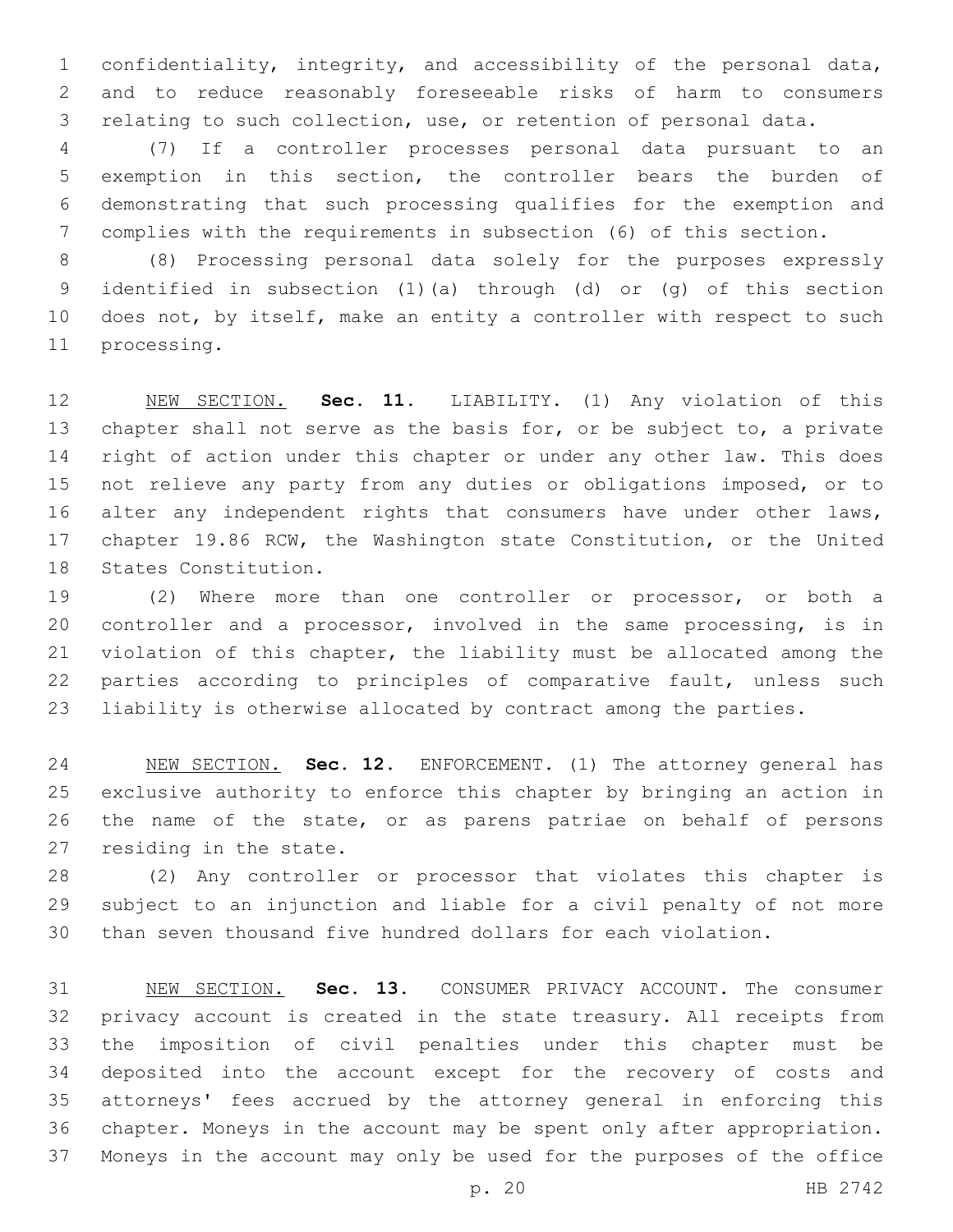of privacy and data protection as created under RCW 43.105.369, and may not be used to supplant general fund appropriations to the 3 agency.

 NEW SECTION. **Sec. 14.** PREEMPTION. This chapter supersedes and preempts laws, ordinances, regulations, or the equivalent adopted by any local entity regarding the processing of personal data by controllers or processors.

 NEW SECTION. **Sec. 15.** PRIVACY OFFICE STUDY. (1) The state office of privacy and data protection shall conduct a study on the development of technology, such as a browser setting, browser extension, or global device setting, indicating a consumer's affirmative, freely given, and unambiguous choice to opt out of the 13 processing of personal data for the purposes of targeted advertising, the sale of personal data, or profiling in furtherance of decisions that produce legal effects concerning consumers or similarly significant effects concerning consumers.

 (2) The office of privacy and data protection shall submit a report of its findings and recommendations to the governor and the appropriate committees of the legislature by October 31, 2021.

 NEW SECTION. **Sec. 16.** ATTORNEY GENERAL REPORT. (1) The attorney general shall compile a report evaluating the liability and enforcement provisions of this chapter including, but not limited to, 23 the effectiveness of its efforts to enforce this chapter, and any recommendations for changes to such provisions.

 (2) The attorney general shall submit the report to the governor and the appropriate committees of the legislature by July 1, 2022.

 NEW SECTION. **Sec. 17.** JOINT RESEARCH INITIATIVES. The governor may enter into agreements with the governments of the Canadian province of British Columbia and the states of California and Oregon for the purpose of sharing personal data or personal information by public bodies across national and state borders to enable collaboration for joint data-driven research initiatives. Such agreements must provide reciprocal protections that the respective governments agree appropriately safeguard the data.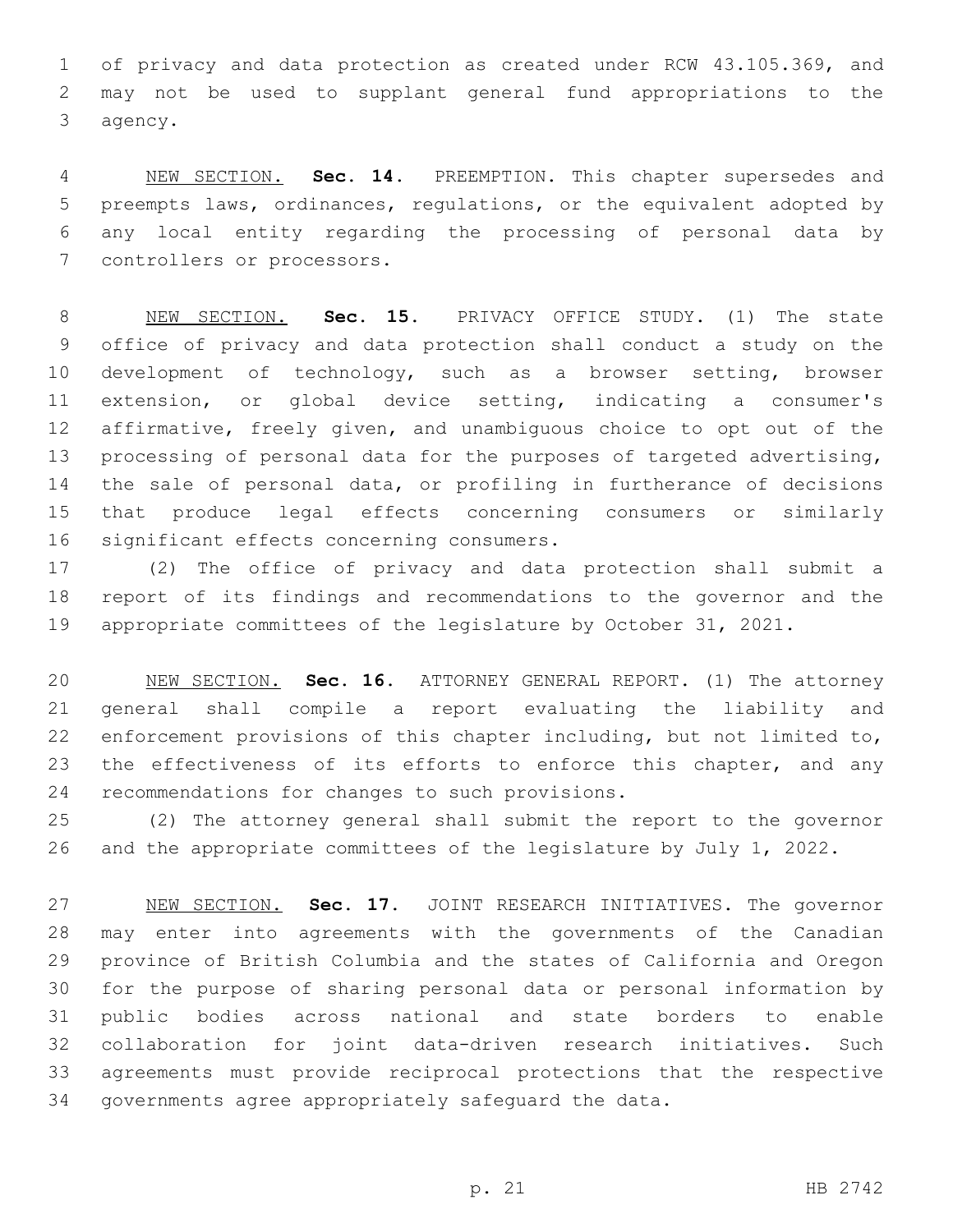NEW SECTION. **Sec. 18.** FACIAL RECOGNITION. (1) Processors that provide facial recognition services must make available an application programming interface or other technical capability, chosen by the processor, to enable controllers or third parties to conduct legitimate, independent, and reasonable tests of those facial recognition services for accuracy and unfair performance differences across distinct subpopulations. Such subpopulations may be defined by race, skin tone, ethnicity, gender, age, disability status, or other protected characteristic that is objectively determinable or self- identified by the individuals portrayed in the testing dataset. If the results of that independent testing identify material unfair performance differences across subpopulations and those results are disclosed directly to the processor, who, acting reasonably, determines that the methodology and results of that testing are valid, then the processor must develop and implement a plan to address the identified performance differences. Nothing in this subsection prevents a processor from prohibiting the use of the processor's facial recognition service by a competitor for competitive purposes.

 (2) Processors that provide facial recognition services must provide documentation that includes general information that:

 (a) Explains the capabilities and limitations of the services in 23 plain language; and

 (b) Enables testing of the services in accordance with this 25 section.

 (3) Processors that provide facial recognition services must prohibit, in the contract required by section 5 of this act, the use of facial recognition services by controllers to unlawfully discriminate under federal or state law against individual consumers 30 or groups of consumers.

 (4) Controllers must provide a conspicuous and contextually appropriate notice whenever a facial recognition service is deployed in a physical premise open to the public that includes, at minimum, 34 the following:

 (a) The purpose or purposes for which the facial recognition 36 service is deployed; and

 (b) Information about where consumers can obtain additional information about the facial recognition service including, but not limited to, a link to any applicable online notice, terms, or policy that provides information about where and how consumers can exercise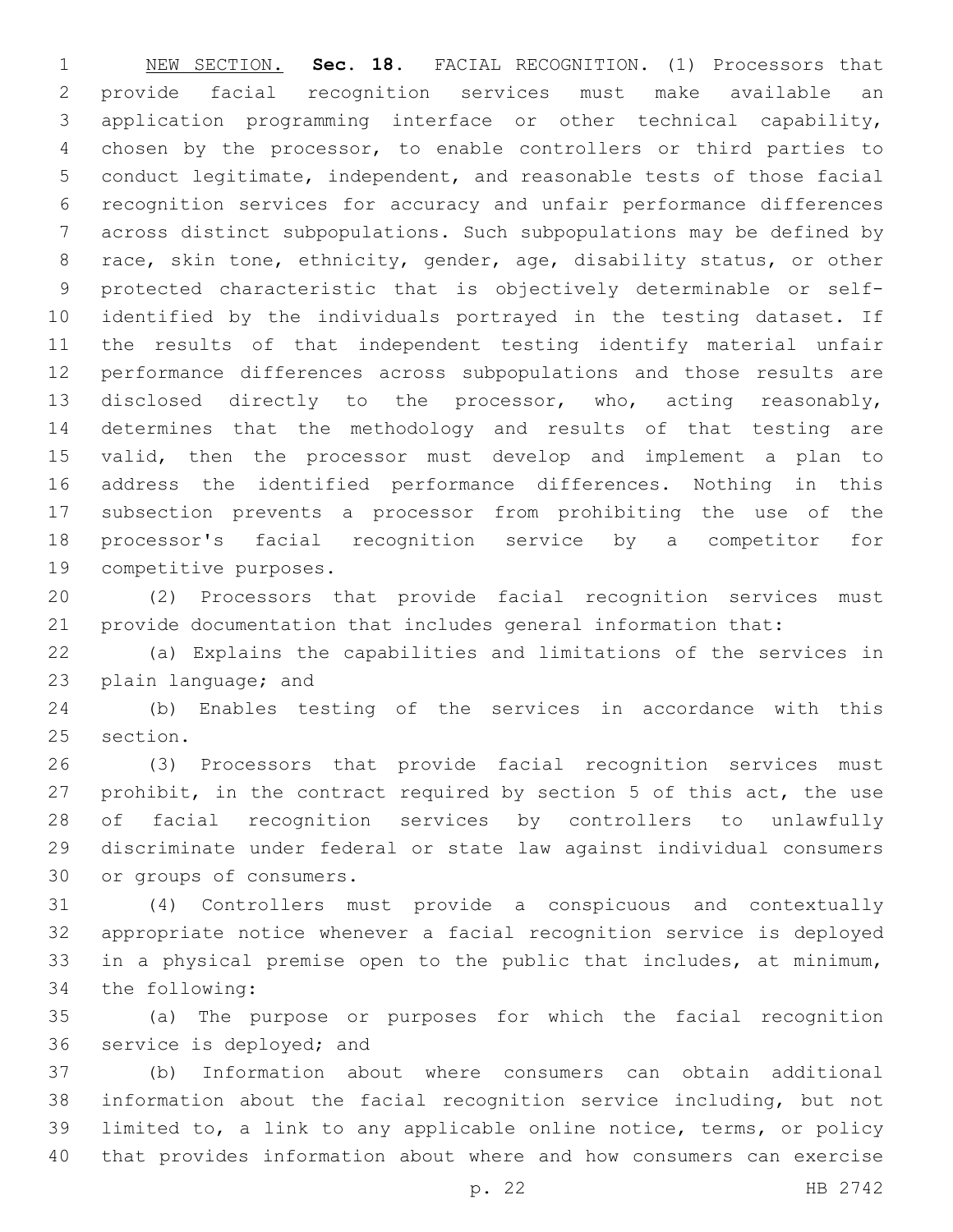any rights that they have with respect to the facial recognition 2 service.

 (5) Controllers must obtain consent from a consumer prior to enrolling an image of that consumer in a facial recognition service 5 used in a physical premises open to the public.

 (6) Except as provided in subsection (5) of this section, controllers may enroll an image of a consumer in a facial recognition service for a security or safety purpose without first obtaining consent from that consumer, provided that all of the following 10 requirements are met:

 (a) The controller must hold a reasonable suspicion, based on a specific incident, that the consumer has engaged in criminal activity, which includes, but is not limited to, shoplifting, fraud, 14 stalking, or domestic violence;

 (b) Any database used by a facial recognition service for identification, verification, or persistent tracking of consumers for a security or safety purpose must be used solely for that purpose and maintained separately from any other databases maintained by the 19 controller;

 (c) The controller must review any such database used by the controller's facial recognition service no less than biannually to remove facial templates of consumers whom the controller no longer holds a reasonable suspicion that they have engaged in criminal 24 activity or that are more than three years old; and

 (d) The controller must establish an internal process whereby a consumer may correct or challenge the decision to enroll the image of the consumer in a facial recognition service for a security or safety 28 purpose.

 (7) Controllers using a facial recognition service to make decisions that produce legal effects on consumers or similarly significant effects on consumers must ensure that those decisions are 32 subject to meaningful human review.

 (8) Prior to deploying a facial recognition service in the context in which it will be used, controllers must test the facial recognition service in operational conditions. Controllers must take commercially reasonable steps to ensure best quality results by following all reasonable guidance provided by the developer of the 38 facial recognition service.

 (9) Controllers using a facial recognition service must conduct periodic training of all individuals that operate a facial